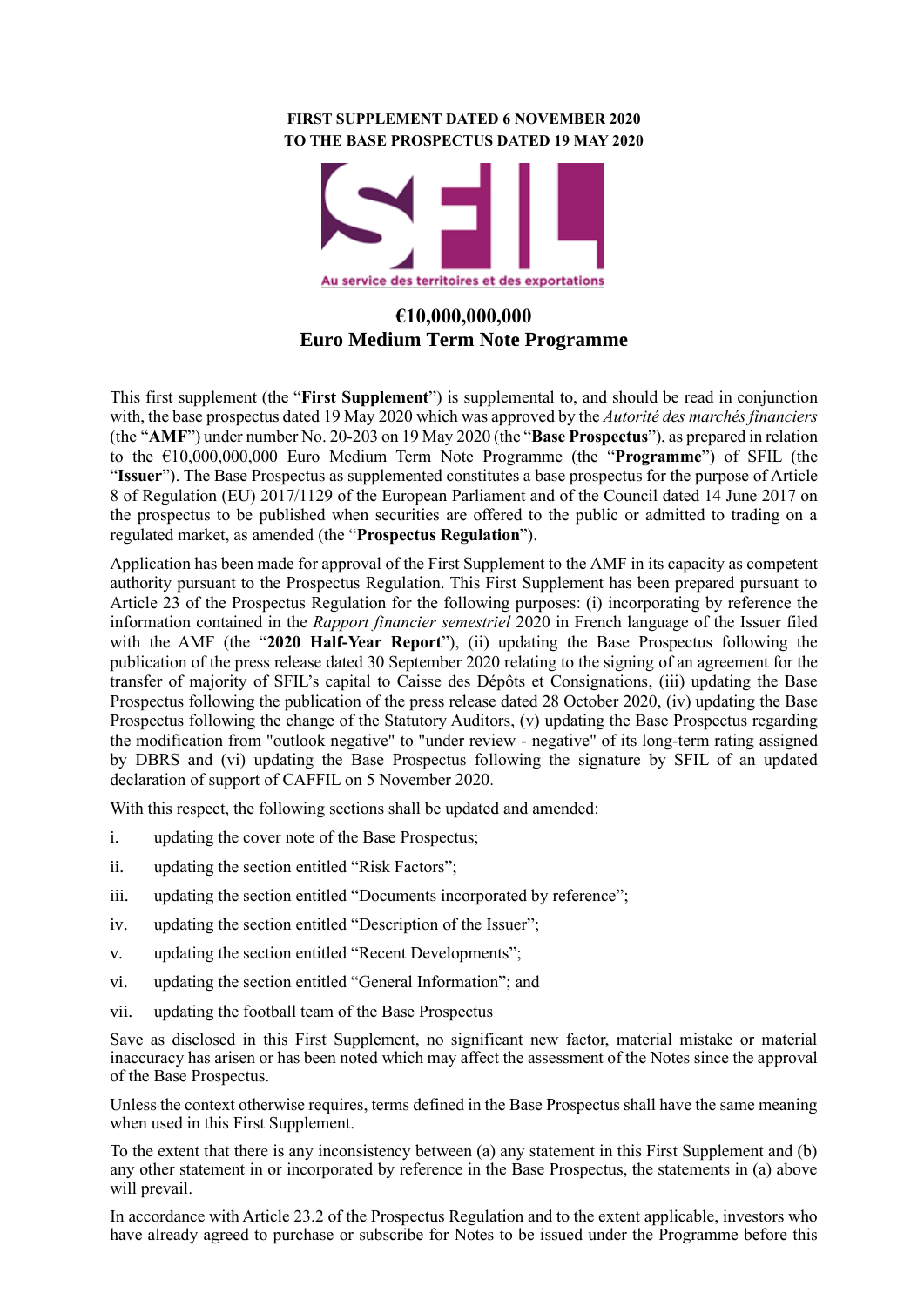First Supplement is published have the right to withdraw their acceptances within a time limit of minimum two working days after publication of this First Supplement. This right to withdraw shall expire by close of business on 10 November 2020, provided that the Notes had not yet been delivered to the investors at the time when the significant new factor, material mistake or material inaccuracy arose or was noted. Investors may notify the Issuer should they wish to exercise the right of withdrawal.

Copies of this First Supplement (a) may be obtained, free of charge, at the registered office of the Issuer (1-3, rue du Passeur de Boulogne 92130 Issy-les-Moulineaux, France) during normal business hours and (b) will be available on the website of the AMF (www.amf-france.org) and of the Issuer (www.sfil.fr) so long as any of the Notes issued under the Programme are outstanding.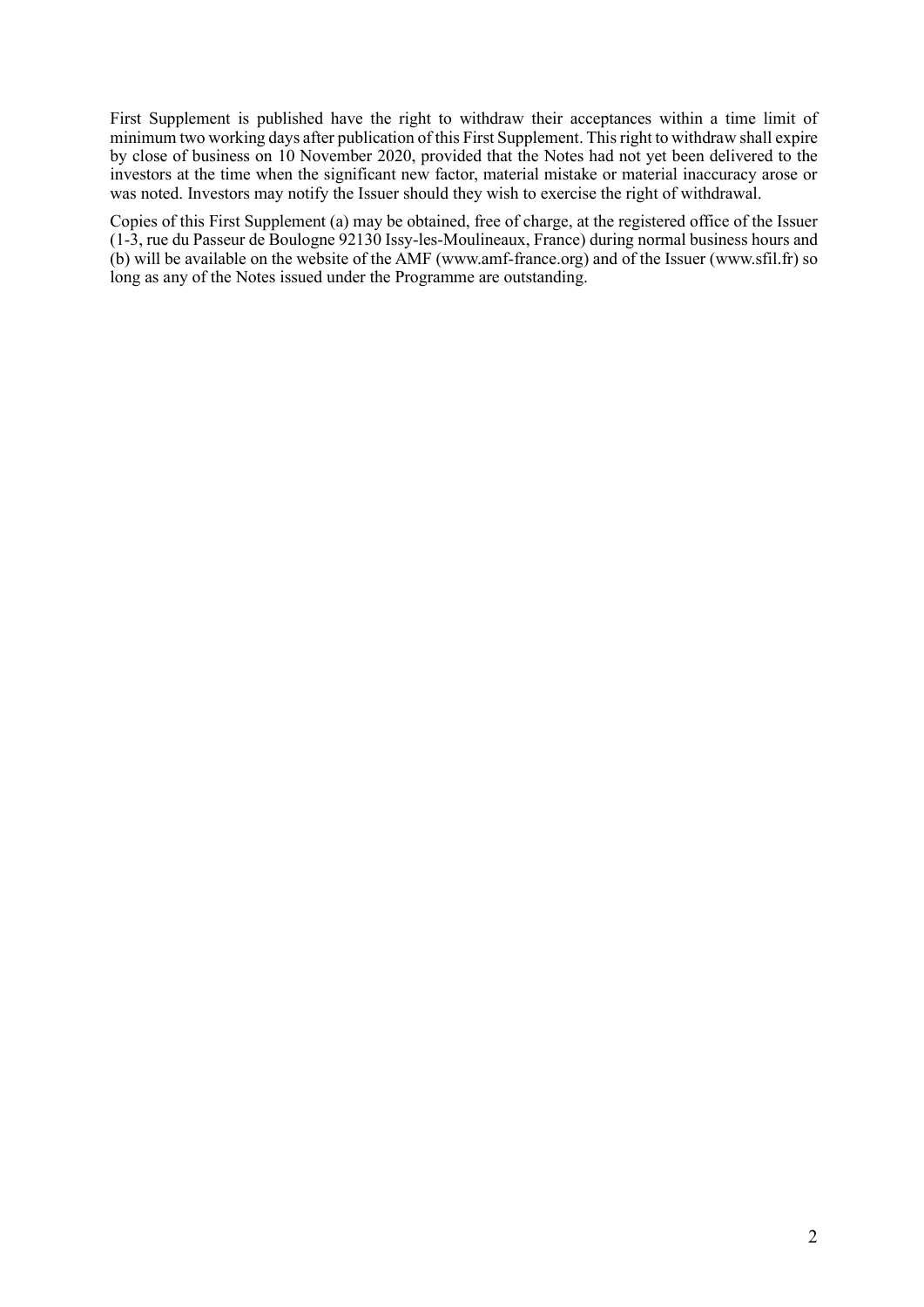# **TABLE OF CONTENTS**

| PERSON RESPONSIBLE FOR THE INFORMATION GIVEN IN THE FIRST |
|-----------------------------------------------------------|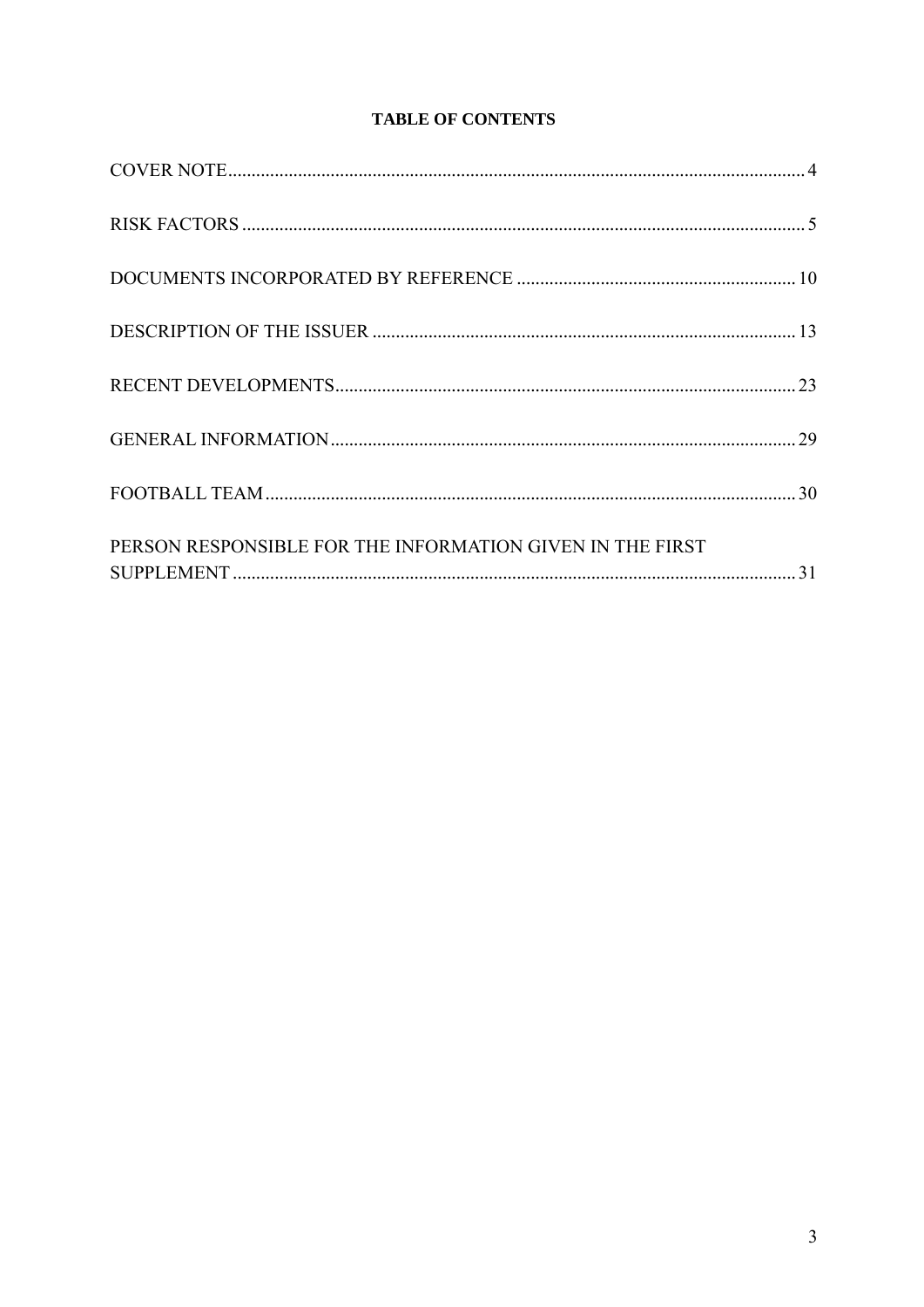## **COVER NOTE**

<span id="page-3-0"></span>On the cover page of the Base Prospectus, the tenth paragraph is deleted and replaced as follows:

"The long term senior debt of the Issuer has been assigned a rating of AA with a stable outlook by S&P Global Ratings Europe Limited ("**S&P**"), Aa3 with a stable outlook by Moody's France SAS ("**Moody's**") and AA (high) under review - negative by DBRS Ratings GmbH ("**DBRS**"). The Notes issued under the Programme may be unrated or rated differently. The rating of Notes (if any) will be specified in the Final Terms. Each of S&P, Moody's and DBRS is established in the European Union. Each of S&P, Moody's and DBRS is registered under Regulation (EC) No. 1060/2009 on credit ratings agencies, as amended (the "**CRA Regulation**") and is included in the list of credit rating agencies registered in accordance with the CRA Regulation published on the European Securities and Markets Authority's website (www.esma.europa.eu/supervision/credit-rating-agencies/risk) as of the date of this Base Prospectus. A rating is not a recommendation to buy, sell or hold securities and may be subject to suspension, change or withdrawal at any time by the assigning rating agency."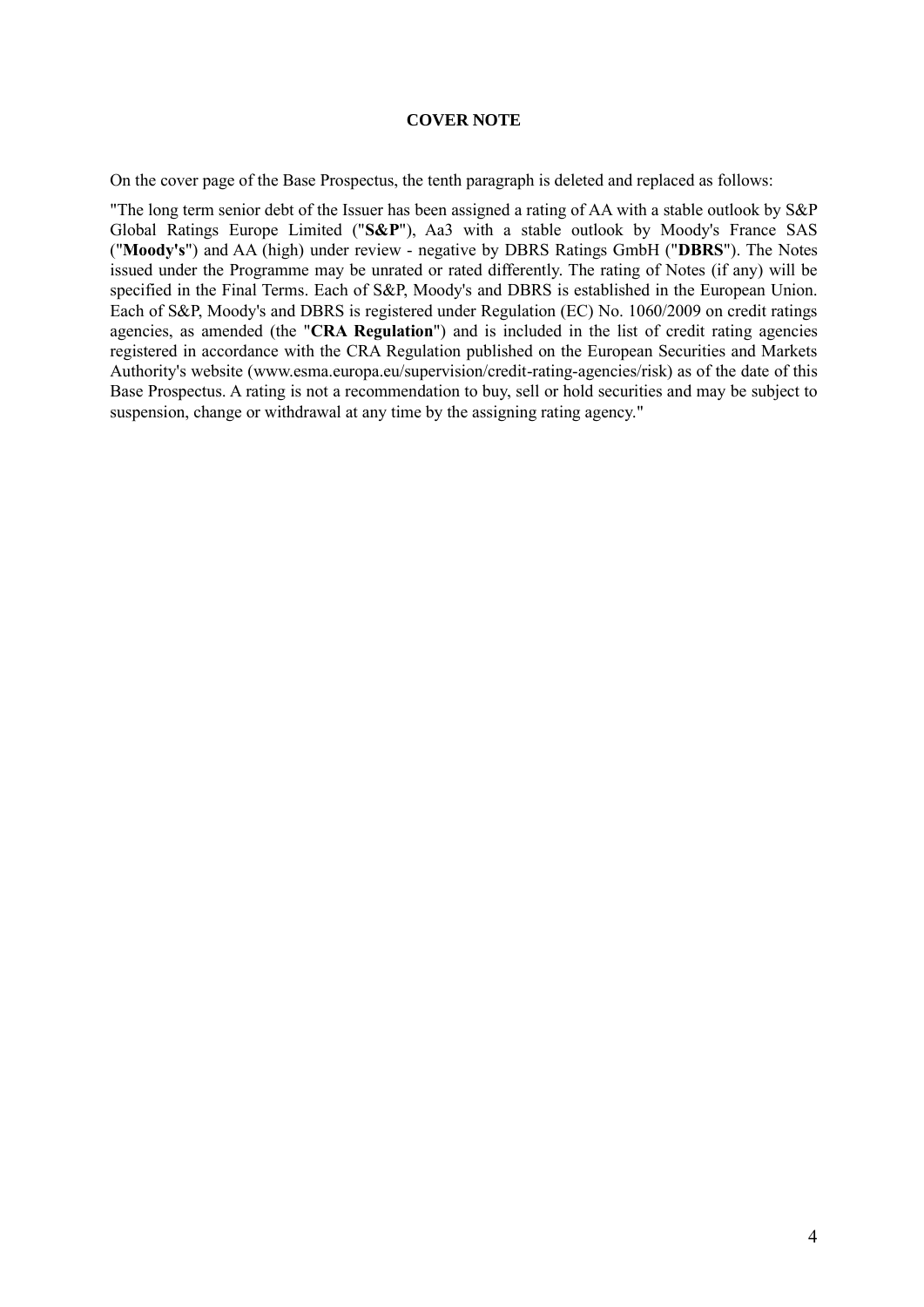# **RISK FACTORS**

<span id="page-4-0"></span>The section entitled "**Risk factors**" on pages 15 to 32 of the Base Prospectus is amended as follows:

• The second and third sentence of the first paragraph of the risk factor entitled "**1.1 Risks arising from implementation of Basel III Risk-Weighted Asset Framework**" of the section entitled "**I. RISK FACTOR RELATING TO THE ISSUER**" on page 16 of the Base Prospectus is deleted and replaced as follows:

"As of 30 June 2020, SFIL's capital level is high (CET1 capital ratio: 30%; Total capital ratio: 30,5%) given its capital requirements (CET1 capital: 9.5%; Total capital: 11.25%). As of 30 June 2020, SFIL's leverage ratio is 8.9% and exceeds the minimum 3% requirement."

• The fourth paragraph of the risk factor entitled "**2.1 Risk of default**" of the section entitled "**I. RISK FACTOR RELATING TO THE ISSUER**" on pages 18 and 19 of the Base Prospectus is deleted and replaced as follows:

"As an illustration, exposure to credit risk, which is measured using the "Exposure at Default" (EAD) metric, amounted to EUR 76.7 billion as of 30 June 2020 (excluding fixed assets and accruals and other liabilities):

- nearly 60% of this exposure originates from French local public authorities (regions, departments and authorities);
- 16% of these exposures are included in "Sovereign" items including 68% as a result of the export credit activity;
- 11% of these exposures come from public sector entities, including 85% from public stakeholders in the healthcare sector."
- The following paragraphs are added at the end of the risk factor entitled "**2.1 Risk of default**" of the section entitled "**I. RISK FACTOR RELATING TO THE ISSUER**" on page 19 of the Base Prospectus as follows:

"The impacts of the Covid-19 pandemic are limited at this stage for local public administrations and the French public sector entities.

As a public development bank and the leading financier of public hospitals in partnership with La Banque Postale ("**LBP**"), SFIL supported all health institutions as part of the national mobilization to fight against the global pandemic. SFIL proposed offset payment of 6 months without late payment interest and penalties, for their loan maturities between March 12, 2020 and June 30, 2020.

The following tables present the details of the payment delays operations granted as at June 30, 2020 to health institutions, according to the format proposed by the European Banking Authority in its guidelines GL/2020/07 appendix 3 of June 2, 2020 on the publication of information concerning the measures implemented by institutions in response to the Covid-19 pandemic (table no. 3 of the EBA concerning Information on newly originated loans and advances provided under newly applicable public guarantee schemes introduced in response to Covid-19 crisis is not applicable to SFIL):

- Information on outstanding loans to health institutions that have been subject to payment delays:

| Gross carrying amount (in EUR) |                         |                                                              |                      |                                            |                                            |  |  |
|--------------------------------|-------------------------|--------------------------------------------------------------|----------------------|--------------------------------------------|--------------------------------------------|--|--|
|                                | Performing loans        |                                                              | Non-performing loans |                                            |                                            |  |  |
|                                | Of<br>exposures<br>with | which $\vert$ Of which<br>instruments<br>with<br>significant |                      | Of which<br>exposures<br>with<br>forbearan | Of which<br>unlikely<br>to pay<br>that are |  |  |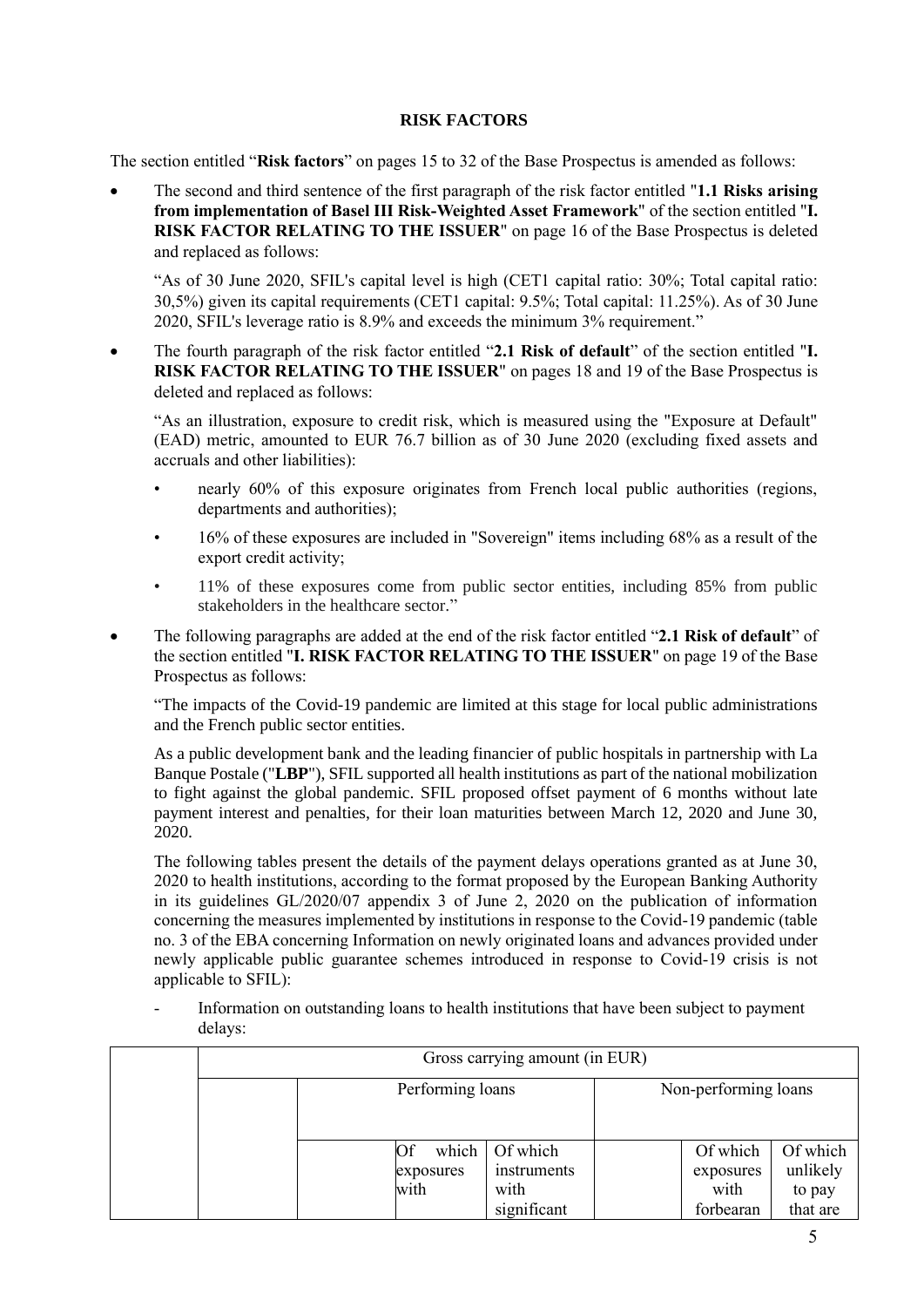|                                          |              |              | forbearance<br>measures                                      | increase in<br>credit risk<br>since their<br>initial<br>recognition,<br>but which<br>are not<br>doubtful<br>(Stage 2)                                                                            |            | ce<br>measures                                               | not past<br>due or<br>past due<br>$\leq$ 90<br>days                                                       |
|------------------------------------------|--------------|--------------|--------------------------------------------------------------|--------------------------------------------------------------------------------------------------------------------------------------------------------------------------------------------------|------------|--------------------------------------------------------------|-----------------------------------------------------------------------------------------------------------|
| Loans<br>subject to<br>payment<br>delays | 247,996,380  | 224,258,013  |                                                              | 43,721,704                                                                                                                                                                                       | 23,738,367 |                                                              | 17,276,624                                                                                                |
|                                          |              |              |                                                              | Accumulated impairment, Accumulated negative changes in fair value due to credit risk<br>$(in$ EUR $)$                                                                                           |            |                                                              |                                                                                                           |
|                                          |              |              | Performing loans                                             |                                                                                                                                                                                                  |            | Non-performing loans                                         |                                                                                                           |
|                                          |              |              | Of which<br>exposures<br>with<br>forbearan<br>ce<br>measures | <b>Of</b><br>which<br>instruments<br>with<br>significant<br>increase<br>in<br>risk<br>credit<br>their<br>since<br>initial<br>recognition,<br>which<br>but<br>not<br>are<br>doubtful<br>(Stage 2) |            | Of which<br>exposures<br>with<br>forbearan<br>ce<br>measures | Of which<br>unlikely<br>to<br>pay<br>with past<br>due<br><b>or</b><br>due<br>past<br>$\leq$<br>90<br>days |
| Loans<br>subject to<br>payment<br>delays | $-2,153,573$ | $-1,707,249$ |                                                              | $-349,504$                                                                                                                                                                                       | $-446,324$ |                                                              | $-385,879$                                                                                                |

The absence of new non-performing exposure flows in gross carrying amount should be noted.

|                                  | Num<br>ber<br>of | Gross carrying amount (in EUR) |                                                  |                  |          |                                         |                                     |                                      |                                     |  |  |
|----------------------------------|------------------|--------------------------------|--------------------------------------------------|------------------|----------|-----------------------------------------|-------------------------------------|--------------------------------------|-------------------------------------|--|--|
|                                  |                  |                                |                                                  |                  | Of which | <b>Of</b>                               |                                     |                                      | Residual maturity of payment delays |  |  |
| ors                              | oblig            |                                | legislativ<br>which<br>expired<br>e<br>moratoria | $\leq$<br>months | 3        | 3<br>months<br>$\gt$<br>$\leq$ 6 months | > 6<br>months<br>$\leq$ 9<br>months | > 9<br>months<br>$\leq 12$<br>months | >1<br>year                          |  |  |
| Loans<br>for<br>which<br>payment | 28               | 249,554,385                    |                                                  |                  |          |                                         |                                     |                                      |                                     |  |  |

- Breakdown of the payment delay granted to health institutions by residual maturity: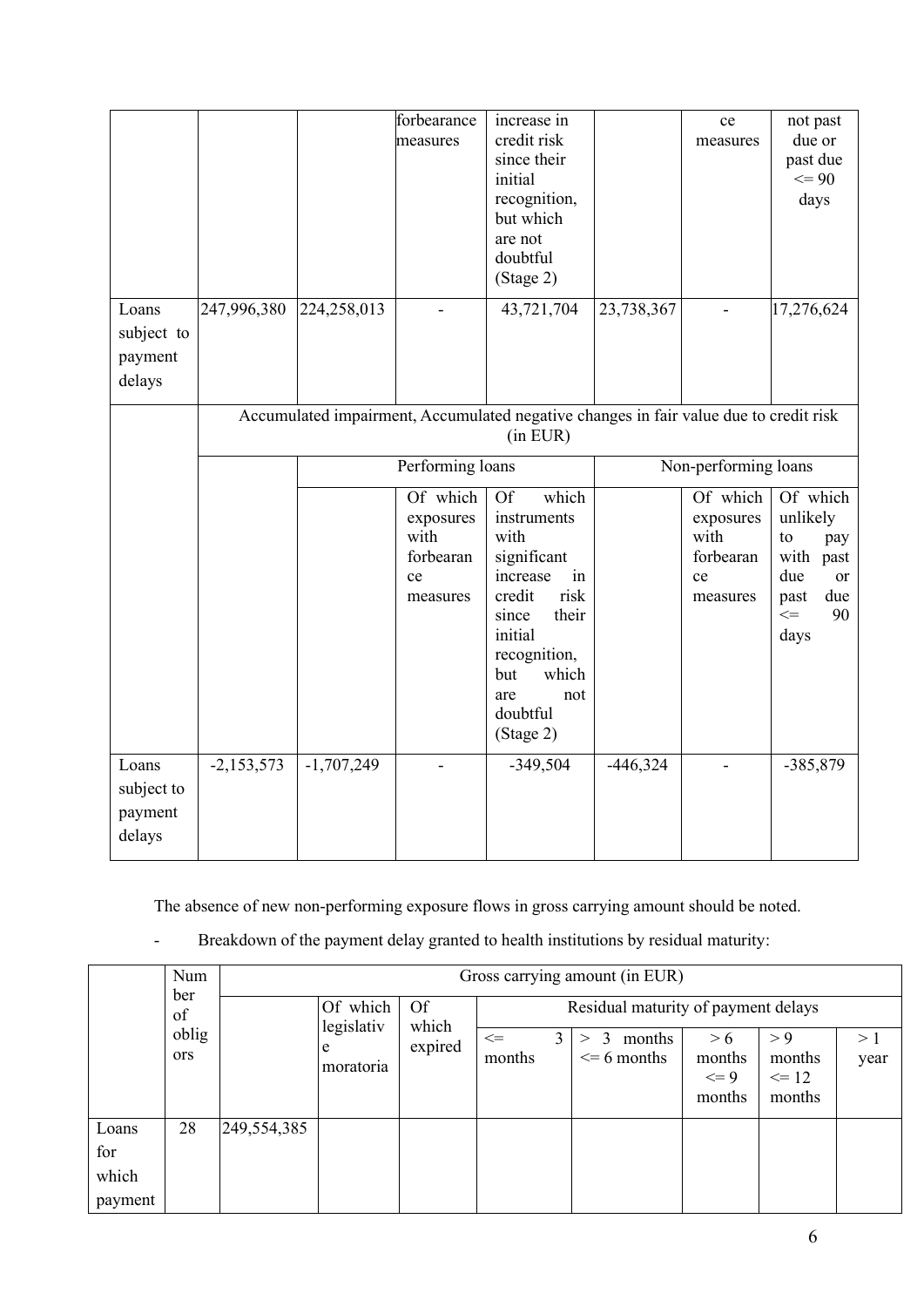| delays<br>was<br>offered |    |             |   |                |            |               |                          |   |  |
|--------------------------|----|-------------|---|----------------|------------|---------------|--------------------------|---|--|
| Loans                    | 27 | 247,996,380 | ٠ | $\blacksquare$ | 12,804,954 | 235, 191, 426 | $\overline{\phantom{0}}$ | - |  |
| for                      |    |             |   |                |            |               |                          |   |  |
| which                    |    |             |   |                |            |               |                          |   |  |
| payment                  |    |             |   |                |            |               |                          |   |  |
| delays                   |    |             |   |                |            |               |                          |   |  |
| have                     |    |             |   |                |            |               |                          |   |  |
| been                     |    |             |   |                |            |               |                          |   |  |
| granted                  |    |             |   |                |            |               |                          |   |  |

Requests for payment delays were also received from certain local authorities or French public sector entities. The Covid-19 epidemic had a more significant impact on the export credit portfolio, and specifically on the financing of cruise ships built by the Chantiers de l'Atlantique, due to the interruption of cruise operations. The entire portfolio was placed on the watchlist. However, all of the export credit portfolio is 100% guaranteed by the French Republic via BPI AE credit insurance policies which explains that the risk attached to this portfolio remains moderate."

• The risk factor entitled "**3.1 Credit rating of SFIL will be affected by the credit rating of the French State**" of the section entitled "**I. RISK RELATING TO THE ISSUER**" on pages 20 and 21 of the Base Prospectus is deleted and replaced as follows:

# "**3.1 Credit rating of SFIL will be affected by the credit rating of CDC and the French State**

The shareholding structure of SFIL, parent company of Caisse Française de Financement Local changed in 2020. On September 30, the State, CDC and LBP announced the finalization of the acquisition by CDC (that held a 20% stake to date) of all of the SFIL shares held by LBP (i.e. 5%) and of all of the shares held by the State (i.e. 75%), with the exception of one ordinary share that the State retained in accordance with the terms of the agreement announced on 9 October 2019 and 4 March 2020. Caisse des Dépôts et Consignations ("**CDC**") is the new SFIL's reference shareholder. The State will continue to have a seat on SFIL's Board of Directors by means of a non-voting director, in view of the public interest missions entrusted to SFIL.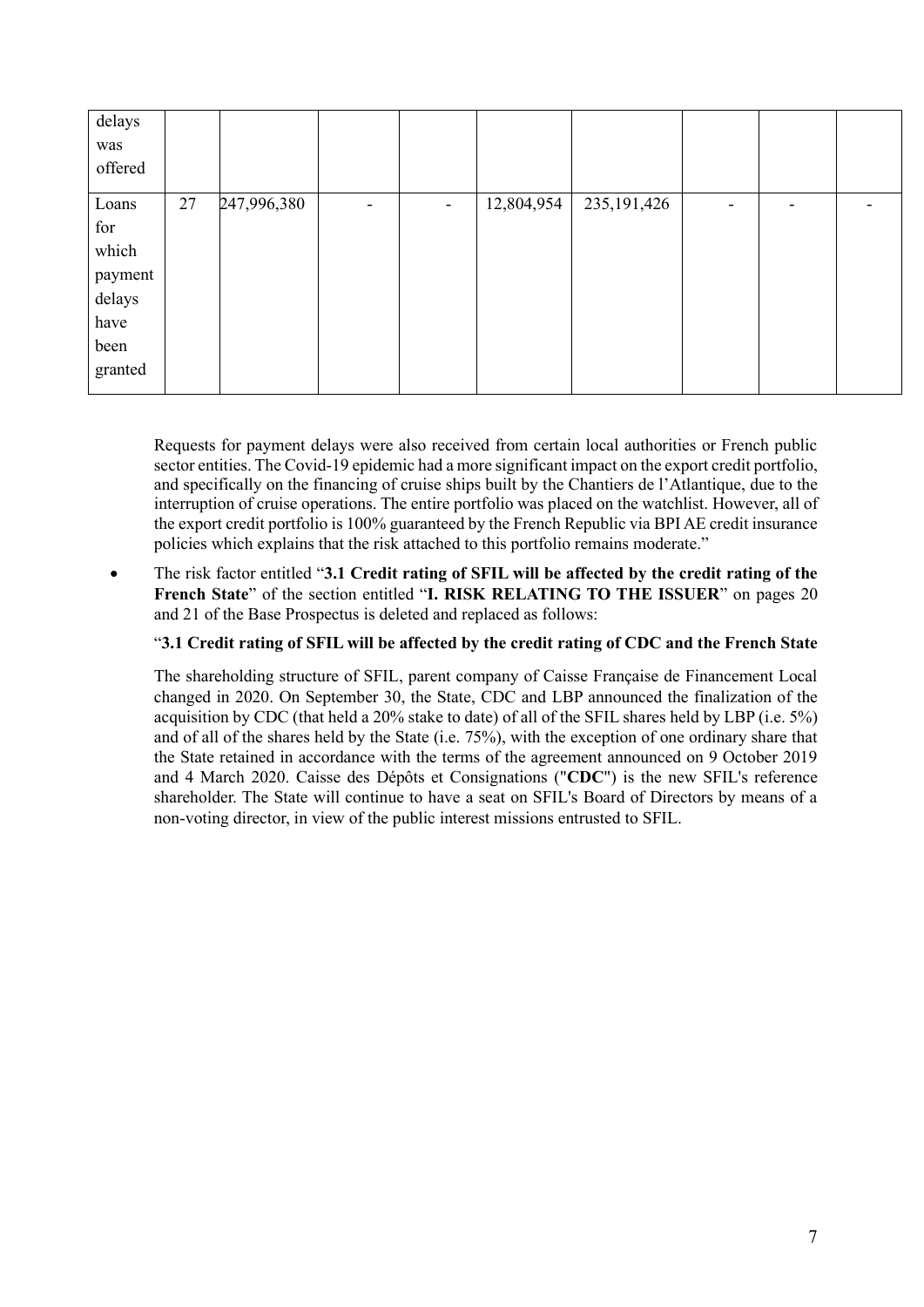SFIL's shareholding structure is still fully public. Its shareholders will ensure that SFIL's financial solidity is preserved and its economic base protected and will continue to provide it with the necessary support, in accordance with the applicable regulations. CDC, SFIL's new reference shareholder, confirmed its commitment in a letter of support, completed by a letter of support from the State, in the context of SFIL's continuing status as a State-owned development bank.

As of 30 September 2020, the French State has been assigned a rating of Aa2 outlook stable by Moody's France SAS ("**Moody's**"), AA outlook stable by S&P Global Ratings Europe Limited ("**S&P**") and AA (high) with a stable trend by DBRS Ratings GmbH ("**DBRS**") and SFIL's Notes has been assigned a rating of Aa3 outlook stable by Moody's, AA outlook stable by S&P and AA (high) under review - negative by DBRS.

The credit rating of SFIL is closely linked to that of the French State. Moreover, in the context of its activities of refinancing large export credits, SFIL also grants export credit loans that are 100% insured by the French State and managed by the French public export credit agency under its control, on its behalf and in its name. The export credits are thus considered as exposures to the French State. The French State's ability to meet its payment obligations may be affected by its levels of indebtedness, social spending obligations, interest rates and tax revenue collections, each of which could be adversely affected by deterioration in general economic conditions. Deteriorating economic conditions, such as those that could result from the Covid-19 crisis, could therefore have an adverse effect on the credit quality of the assets of SFIL.

In the event of a downgrade of the credit rating of the French State, ratings of SFIL and of the Notes may be affected. If the credit rating of the Notes were reduced due to these factors, such downgrade may adversely affect the value of SFIL's outstanding Notes, increase SFIL's cost of borrowing and adversely affect SFIL's ability to issue new Notes."

• The last sentence of the risk factor entitled "**3.2 Risk of a liquidity shortfall that may affect the Issuer's ability to settle its debt commitments in a timely fashion**" of the section entitled "**I. RISK RELATING TO THE ISSUER**" on page 21 of the Base Prospectus is deleted and replaced as follows:

"As an illustration, LCR ratio reached 1.804% at the end of December 2019 and 349% as of 30 June 2020 and the amount of liquidity reserves amounted to EUR 27 billion as of 31 December 2019."

• The risk factor entitled *"***5.2 Risk relating to the public policy missions with which SFIL has been entrusted by the French State and the authorization to operate or the agreements with the assets providers may not be extended**" of the section entitled "**I. RISK RELATING TO THE ISSUER**" on pages 23 and 24 of the Base Prospectus is deleted and replaced as follows:

# "**5.2 Risk relating to the public policy missions with which SFIL has been entrusted by the French State and the authorization to operate or the agreements with the assets providers may not be extended**

SFIL has been entrusted by the French State, with the two following public policy missions:

- in 2013, to fund the needs of the French local public sector and public hospitals. LBP, which will retain a central role in the system, decided to renew its partnership early with SFIL until end 2026 for the commercialization of medium- and long term loans to local authorities and public hospitals;
- in 2015, to refinance large French export contracts, with the objective to support French exports in terms of financial competitiveness. In this context, loans granted by SFIL are guaranteed by the French State. The European Commission's authorization for the export credit refinancing activity carried out by Bpifrance Assurance Export on behalf of the State was renewed on May 7, 2020 based on the maintained diagnosis of a market failure for export credit refinancing and the appropriate and necessary nature of the intervention of a public development bank, such as SFIL, to remedy it. The duration of this authorization was extended to 7 years (instead of 5 years for the first), expiring in 2027. In addition to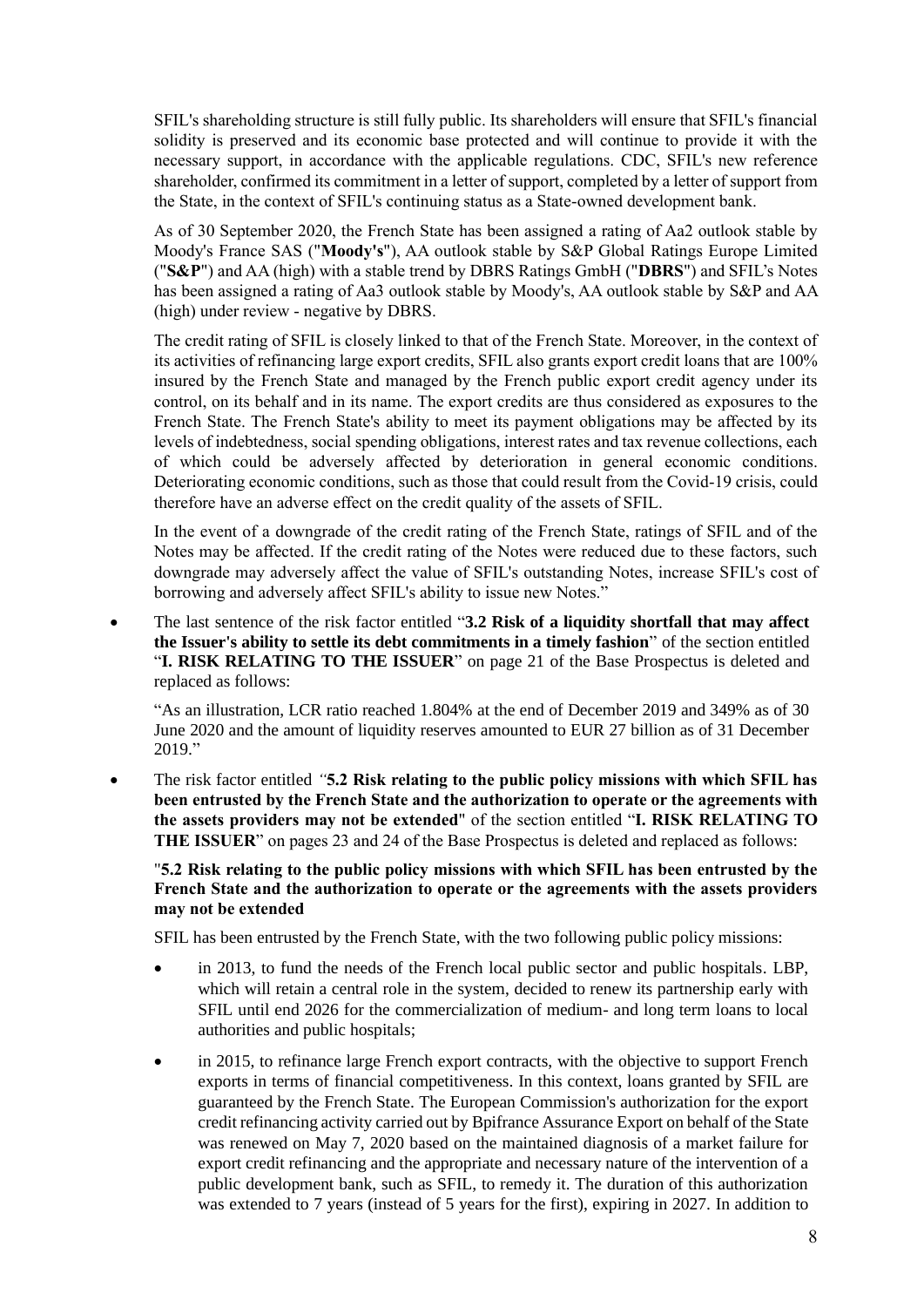this, on 9 March 2018, the French government announced its plan to create a new guarantee analogous to export credit insurance, which will cover the financing of large projects deemed strategic for France's economy. The financing of these projects will benefit from the French State guarantee with no precondition of underlying exports. After obtaining the necessary authorizations, SFIL will be able to participate in the scheme and be refinanced by CAFFIL using the enhanced guarantee mechanism (irrevocable and unconditional 100% guarantee by the French State). The operational implementation of this activity extension is expected to commence later in 2020. Since 2015, SFIL's market share of this activity has remained above 40% (source: [https://www.txfnews.com/\)](https://www.txfnews.com/).

If one of these two public policy missions of SFIL were to be modified by the French State, it could lead to a strong reduction of new assets and more generally it could materially affect SFIL's business, financial condition, cash flows and results of operations.

Moreover, changes in regulation could lower advantage for collateral providers of using SFIL as a refinancing tool. More generally, the authorization to operate or the agreements with the assets providers may not be renewed. In such a case, this could make it more difficult for SFIL to purchase or originate new eligible loans and credit exposures and lead to a strong reduction of new assets, or otherwise adversely affect SFIL's business, financial condition, cash flows and results of operations."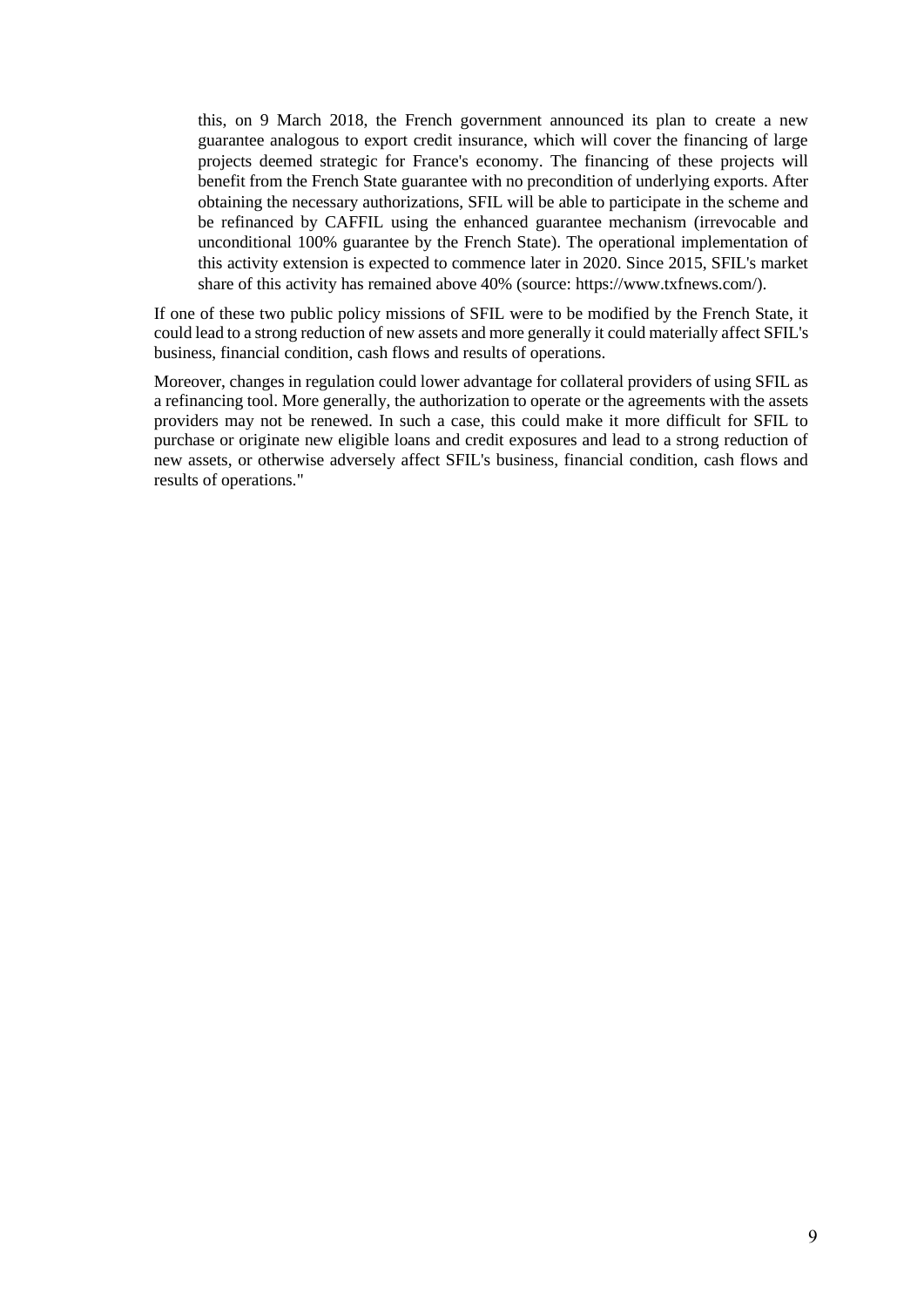#### **DOCUMENTS INCORPORATED BY REFERENCE**

<span id="page-9-0"></span>The section entitled "Documents incorporated by reference" on pages 35 to 37 of the Base Prospectus is deleted and replaced as follows for the purposes of adding the 2020 Half-Year Report of the Issuer:

"This Base Prospectus shall be read and construed in conjunction with the sections set out in the crossreference tables below included in the following documents which have been previously or simultaneously filed with the *Autorité des marchés financiers* (the "**AMF**") and shall be incorporated in, and form part of, this Base Prospectus:

- a) the Half-Year Report in the French language of the Issuer for the period ended 30 June 2020 (the "**2020 Half-Year Report**"; [https://sfil.fr/wp-content/uploads/2020/09/SFIL-Rapport-financier](https://sfil.fr/wp-content/uploads/2020/09/SFIL-Rapport-financier-semestriel-2020-FR-2.pdf)[semestriel-2020-FR-2.pdf\)](https://sfil.fr/wp-content/uploads/2020/09/SFIL-Rapport-financier-semestriel-2020-FR-2.pdf);
- b) the *Rapport financier* 2019 in the French language of the Issuer filed with the AMF, which includes the audited consolidated annual financial statements of the Issuer for the period ended 31 December 2019 and the related statutory auditors' report (the "**2019 Financial Report**"; [https://sfil.fr/wp-content/uploads/2020/03/Rapport-financier-annuel-2019.pdf\)](https://sfil.fr/wp-content/uploads/2020/03/Rapport-financier-annuel-2019.pdf);
- c) the *Rapport financier* 2018 in the French language of the Issuer filed with the AMF, which includes the audited consolidated annual financial statements of the Issuer for the period ended 31 December 2018 and the related statutory auditors' report (the "**2018 Financial Report**"; [https://sfil.fr/wp-content/uploads/2019/04/Rapport-financier-annuel-2018-secure.pdf\)](https://sfil.fr/wp-content/uploads/2019/04/Rapport-financier-annuel-2018-secure.pdf);
- d) the terms and conditions of the Notes contained in pages 79 to 113 of the base prospectus of the Issuer dated 27 September 2016 which received visa no. 16-449 from the AMF (the "**2016 EMTN Conditions**"; [https://sfil.fr/wp-content/uploads/2014/03/20160927-SFIL-Base-](https://sfil.fr/wp-content/uploads/2014/03/20160927-SFIL-Base-Prospectus.pdf)[Prospectus.pdf\)](https://sfil.fr/wp-content/uploads/2014/03/20160927-SFIL-Base-Prospectus.pdf), the terms and conditions of the Notes contained in pages 81 to 115 of the base prospectus of the Issuer dated 27 September 2017 which received visa no. 17-517 from the AMF (the "**2017 EMTN Conditions**"; [https://sfil.fr/wp-content/uploads/2019/03/BP-VISA.pdf\)](https://sfil.fr/wp-content/uploads/2019/03/BP-VISA.pdf), the terms and conditions of the Notes contained in pages 82 to 113 of the base prospectus of the Issuer dated 15 May 2018 which received visa no. 18-175 from the AMF (the "**2018 EMTN Conditions**"; [https://sfil.fr/wp-content/uploads/2019/03/BP-EMTN-SFIL-2018-1.pdf\)](https://sfil.fr/wp-content/uploads/2019/03/BP-EMTN-SFIL-2018-1.pdf) and the terms and conditions of the Notes contained in pages 87 to 122 of the base prospectus of the Issuer dated 16 May 2019 which received visa no. 19-210 from the AMF (the "**2019 EMTN Conditions**"; [https://sfil.fr/wp-content/uploads/2019/05/BASE-PROSPECTUS-SFIL-16-05-](https://sfil.fr/wp-content/uploads/2019/05/BASE-PROSPECTUS-SFIL-16-05-2019-19-210.pdf) [2019-19-210.pdf,](https://sfil.fr/wp-content/uploads/2019/05/BASE-PROSPECTUS-SFIL-16-05-2019-19-210.pdf) together with the 2016 EMTN Conditions, the 2017 EMTN Conditions and the 2018 EMTN Conditions, the "**EMTN Conditions**"),

Such information shall be deemed to be incorporated in, and form part of this Base Prospectus, save that any statement contained in the information which is deemed to be incorporated by reference herein shall be deemed to be modified or superseded for the purpose of this Base Prospectus to the extent that a statement contained herein modifies or supersedes such earlier statement (whether expressly, by implication or otherwise). Any statement so modified or superseded shall not be deemed, except as so modified or superseded, to constitute a part of this Base Prospectus.

The free English translations of the 2019 Financial Report and the 2018 Financial Report are available without charge on the website of the Issuer (www.sfil.fr).

All documents incorporated by reference in this Base Prospectus may be obtained, without charge upon request, during usual business hours on any weekday, at the registered office of the Issuer (1-3 rue du Passeur de Boulogne, 92130 Issy-les-Moulineaux, France) so long as any of the Notes are outstanding. Such documents will be published on the website of the Issuer (www.sfil.fr).

The EMTN Conditions are incorporated by reference in this Base Prospectus for the purposes only of further issues of Notes to be assimilated (*assimilées* for the purpose of French law) and form a single Series with Notes already issued under the relevant EMTN Conditions. To the extent that only the EMTN Conditions are specified to be incorporated by reference therein, the non-incorporated parts of the base prospectuses of the Issuer dated 27 September 2016, 27 September 2017, 15 May 2018 and 16 May 2019 are not relevant for investors or are covered elsewhere in the Base Prospectus.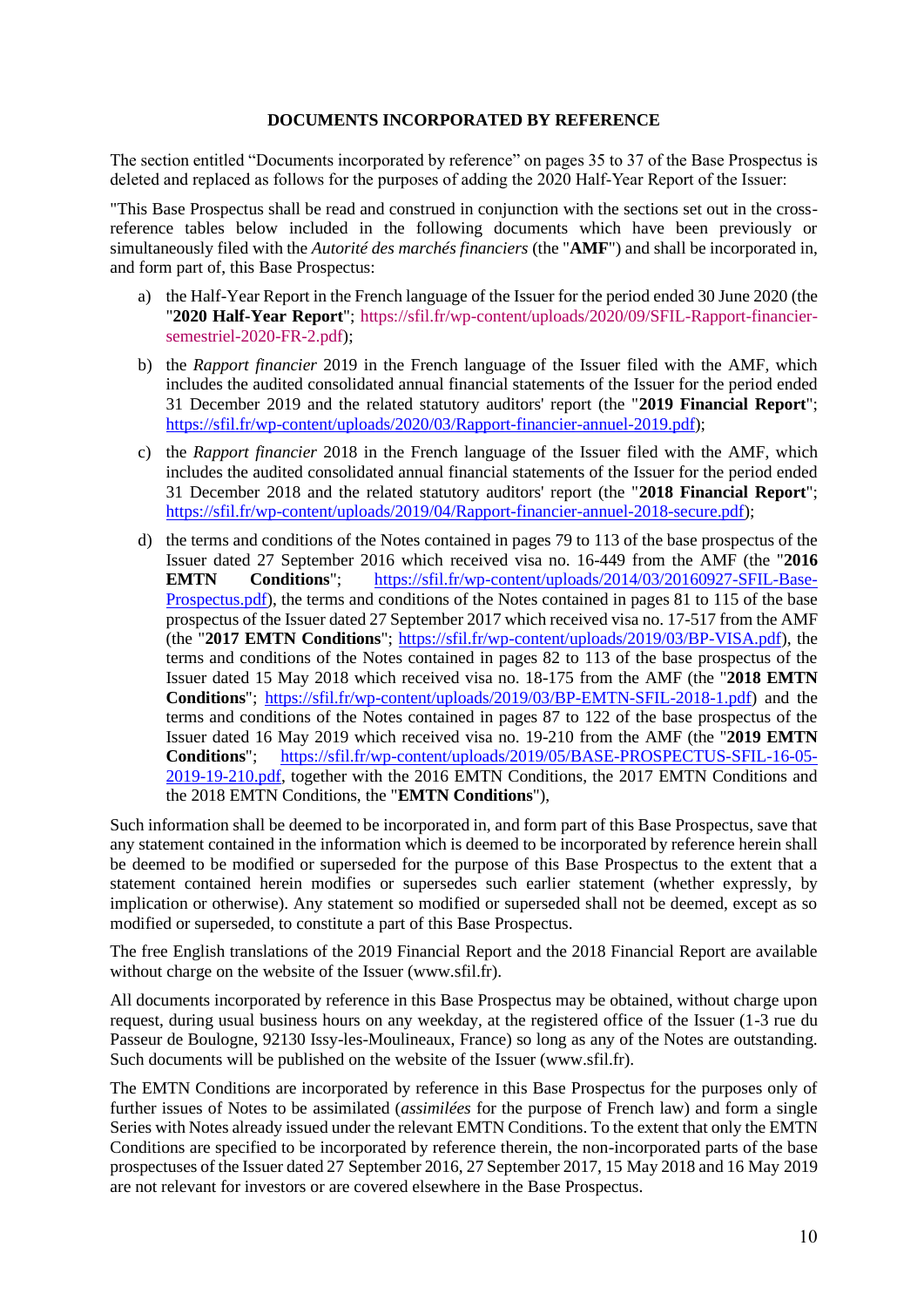For the purposes of the Prospectus Regulation, the documents incorporated by reference in this Base Prospectus shall be read in connection with the following cross-reference table below. For the avoidance of doubt, any information not listed in the cross-reference list below but included in the documents incorporated by reference is either contained in the relevant sections of this Base Prospectus or is not relevant to the Issuer. Furthermore, "N/A" in the cross-reference table below means that the information is not relevant for the purposes of Annex 6 of the Commission Delegated Regulation (EU) 2019/980 of 14 March 2019 supplementing the Prospectus Regulation (the "**Commission Delegated Regulation**").

| <b>DOCUMENTS</b><br><b>INCORPORATED</b><br>BY<br><b>THE</b><br><b>REFERENCE</b><br>(ANNEX)<br>6<br>OF<br><b>COMMISSION DELEGATED REGULATION)</b>                                                                  | Pages of the<br>2018 Financial<br><b>Report</b> | Pages of the<br>2019 Financial<br><b>Report</b> | Pages of the<br>2020<br>Half-<br><b>Year Report</b> |
|-------------------------------------------------------------------------------------------------------------------------------------------------------------------------------------------------------------------|-------------------------------------------------|-------------------------------------------------|-----------------------------------------------------|
| <b>FINANCIAL</b><br><b>INFORMATION</b><br>11.<br>CONCERNING THE ISSUER'S ASSETS AND<br>LIABILITIES, FINANCIAL POSITION AND<br><b>PROFITS AND LOSSES</b>                                                           |                                                 |                                                 |                                                     |
| 11.1. Historical Financial Information                                                                                                                                                                            |                                                 |                                                 |                                                     |
| Audited historical financial information<br>11.1.1.<br>covering the latest two financial years (or<br>such shorter period as the issuer has been<br>in operation) and the audit report in<br>respect of each year |                                                 |                                                 |                                                     |
| Audited historical financial information for the latest<br>two financial years<br>Audit reports for the latest two financial years                                                                                | p.63<br>p.108                                   | p.95<br>p.142                                   | N/A<br>N/A                                          |
| 11.1.3. Accounting standards                                                                                                                                                                                      | p.63                                            | p.95                                            | N/A                                                 |
| 11.1.5. Audited financial information prepared<br>according<br>national<br>accounting<br>to<br>standards                                                                                                          |                                                 |                                                 |                                                     |
| <b>Balance</b> sheet                                                                                                                                                                                              | p.63 and 113                                    | p.96 and 148                                    | N/A                                                 |
| Income statement                                                                                                                                                                                                  | p.64 and 114                                    | p.97 and 150                                    | N/A                                                 |
| Cash flow statement<br>$\qquad \qquad -$                                                                                                                                                                          | p.66                                            | p.99                                            | N/A                                                 |
| Statement of changes in consolidated equity                                                                                                                                                                       | p.65 and 115                                    | p.98 and 151                                    | N/A                                                 |
| Accounting policies and explanatory notes                                                                                                                                                                         | p.67 to 103 and<br>116 to 129                   | p.100 to 141<br>and 152 to 170                  | N/A                                                 |
| 11.1.6. Consolidated financial statements                                                                                                                                                                         |                                                 |                                                 |                                                     |
| If the issuer prepares both<br>stand-alone<br>and<br>consolidated financial statements, include at least the<br>consolidated financial statements in the registration<br>document                                 | p.113 to 129                                    | p.148 to 170                                    | N/A                                                 |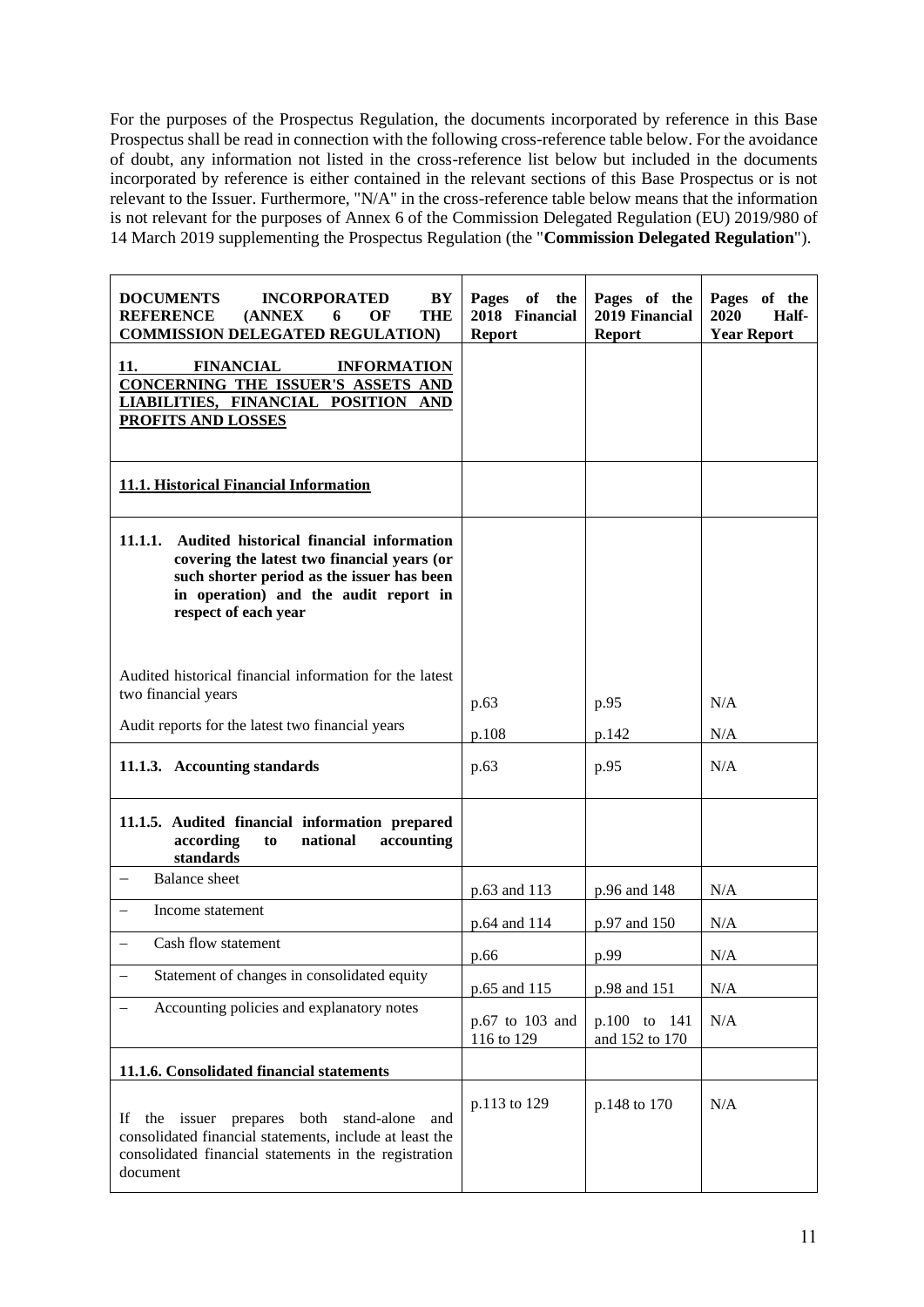| 11.1.7. Age of financial information                                                                                                                                                                      |                                |              |                                                                   |
|-----------------------------------------------------------------------------------------------------------------------------------------------------------------------------------------------------------|--------------------------------|--------------|-------------------------------------------------------------------|
| The balance sheet date of the last year of audited<br>financial information may not be older than 18 months<br>from the date of the registration document.                                                | p.63 to 112                    | p.96 to 146  | N/A                                                               |
| 11.2. Interim and other financial information                                                                                                                                                             | N/A                            | N/A          | p.32 to 74                                                        |
| 11.3. Auditing of historical annual financial<br>information                                                                                                                                              |                                |              |                                                                   |
| 11.3.1. The historical financial information must<br>be independently audited                                                                                                                             | p.108 to p.112                 | p.142 to 146 | <b>IFRS</b> Auditors'<br>report (limited<br>review)<br>p.72 to 74 |
| 11.3.2. Indication of other information in the<br>registration document which has been<br>audited by the auditors                                                                                         | p.130 to 132 and<br>133 to 138 | p.171 to 173 | N/A                                                               |
| 11.3.3<br>Where financial data in the registration<br>document is not extracted from the<br>issuer's audited financial statements state<br>the source of the data and state that the<br>data is unaudited | N/A                            | N/A          | N/A                                                               |

"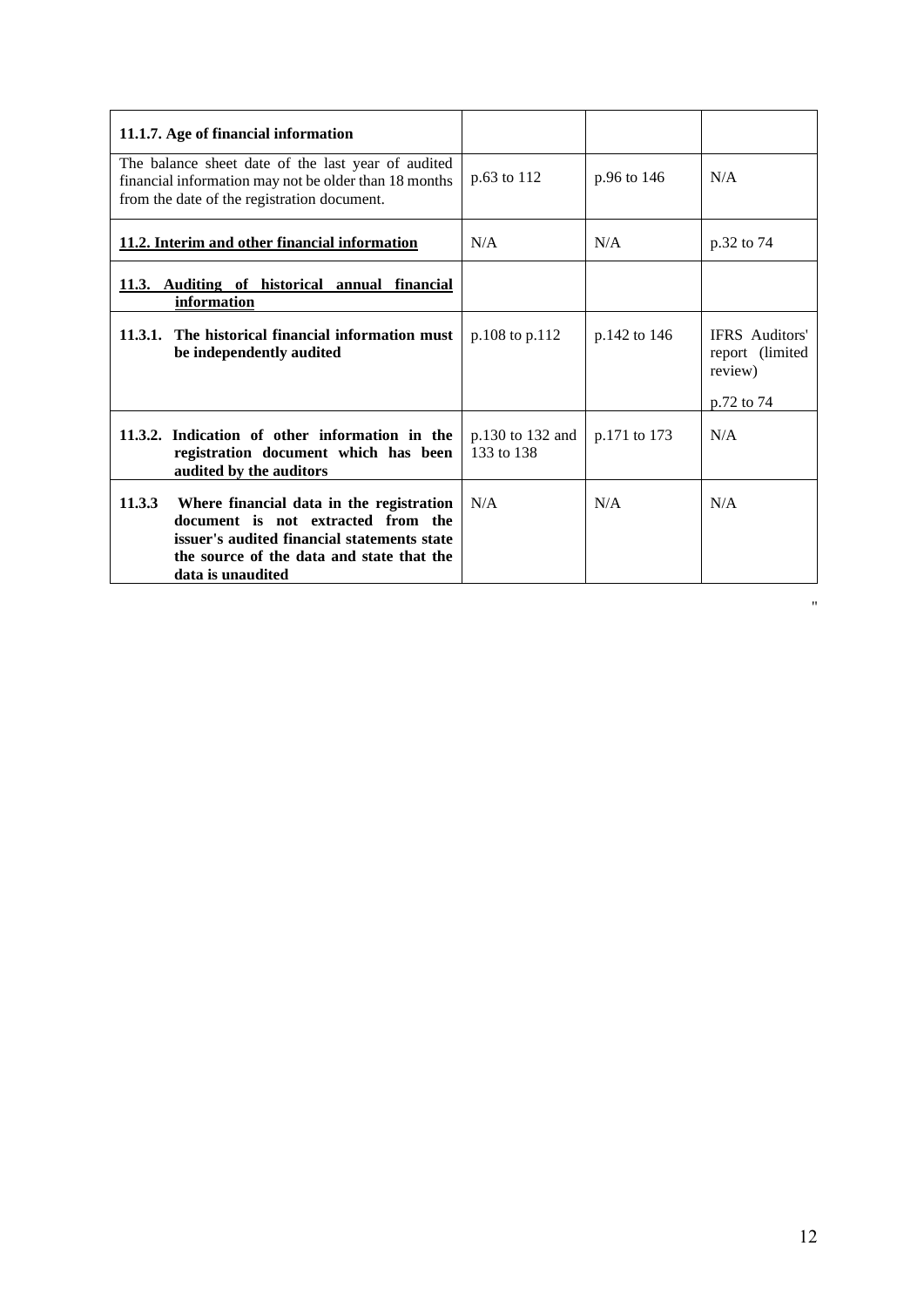#### **DESCRIPTION OF THE ISSUER**

<span id="page-12-0"></span>The section entitled "**Description of the Issuer**" on pages 90 to 102 of the Base Prospectus is amended as follows:

• the eleventh paragraph of the section entitled "**1. HISTORY AND DEVELOPMENT OF THE ISSUER**" on page 91 of the Base Prospectus is deleted and replaced as follows:

"To ensure the financing for these missions, SFIL Group benefits from five financing sources as described below:

- CAFFIL *Obligations Foncières*: SFIL Group's main source of financing comes from the issue of covered bonds by CAFFIL. The outstanding of CAFFIL's covered bonds was EUR 49.8 billion as of 31 December 2019. The market for public issues of covered bonds in euros (benchmark size) was very active in 2019 with a primary offering volume of EUR 140 billion (compared to EUR 138 billion in 2018 and EUR 115 billion in 2017). This level of activity is mainly due to the coming to maturity of a significant volume of bonds (EUR 107 billion). In 2019, the presence of German, French and Canadian issuers (respectively 21%, 19% and 8% of the offering) has been significant. The latter notably took advantage of more favorable conditions in euros than in dollars. We can also note the return of periphery jurisdiction issuers (Spain, Italy and Portugal for a total of around 10% of the offering) and the United Kingdom (5% of the offering). This high level of activity was well absorbed by investors despite the slowdown in the Eurosystème purchasing program in the primary market up to November. Investor demand was also supported at the beginning of the year by higher spreads than in 2018. Having ended its new issue purchase program, the European Central Bank decided at the beginning of September to relaunch it in order to support growth and inflation in Europe. At end-2019, the outstanding of covered bonds purchased by the European Central Bank under its programs was EUR 264 billion. It remained stable in 2019 after a EUR 22 billion increase during 2018.

During the first half of 2020, CAFFIL was very active in the public issue market by adding 2 new maturities to its reference curve and by carrying out its second social theme issue:

- on February 4, a first issue with a rare 20-year maturity of EUR 750 million;
- on April 28, a social theme public issue dedicated to the refinancing of the French public hospital sector for EUR 1 billion with a 5-year maturity. The very substantial subscription from a broad base of international investors for this operation shows the considerable recognition by market operators of this first issue of covered bonds related to Covid-19;
- on June 16, a new issue with a 10-year maturity for EUR 1 billion.

EUR 22 million in private placements were carried out alongside these public transactions. Over the half-year, the average length of financing raised by CAFFIL is close to 11 years;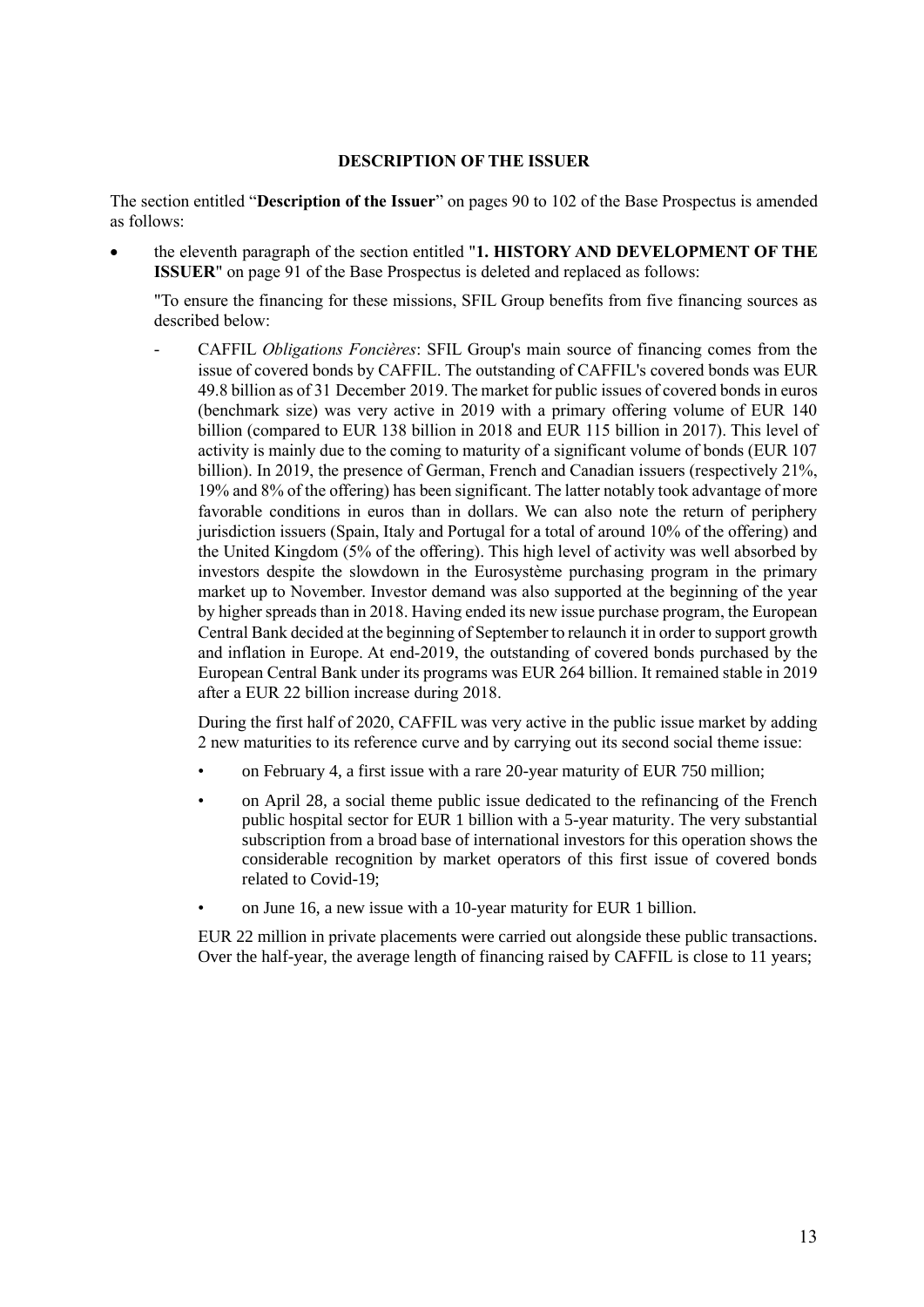- SFIL EMTN Issues: SFIL Group's second source of financing is from bond issues in EUR and USD under the ETMN format. SFIL's total ETMN bond outstandings came to EUR 7.1 billion as of 31 December 2019. The French market of the "agency" sector in which SFIL issues saw a significant increase in volumes in 2019 at EUR 21.7 billion (up +64% vs 2018 at EUR 13.3 billion). This change is notably due to the arrival of new issuers, two of which benefited from programs solely focusing on green/sustainable themes. These formats have seen their use strongly increase with almost one-third of issues (EUR 7 billion) generated by all French agencies under the green or sustainable labels. In 2019, in a context of significant rate decreases, long maturities were the most in demand with 65% of 10-year transactions or more whereas this part of the curve only represented 22% in 2018. Lastly, on the currency side, French agencies were active in USD, going from a volume of USD 4.5 billion in 2018 to USD 6.4 billion in 2019. These transactions were launched during the first half year, in which the financial conditions - for issuers - made refinancing in USD rather than euros more attractive. In the first half of 2020, SFIL continued to maintain its franchise as an issuer of bonds to the French agency segment by making regular public issues in dollars. Over the period, SFIL raised the equivalent of EUR 1.14 billion through a 3-year dollar issue launched in May for USD 1.25 billion. With this transaction, SFIL posts a reference curve in euros (4 maturities) and another in dollars (3 maturities) for total discounted bond outstandings at the end of the period of EUR 7.2 billion;
- ESG Financing: As part of its public policy missions, SFIL Group made its first "social" and "green" issues in 2019. These two issues were respectively dedicated to financing French public hospitals and financing projects to promote the ecological transition within French local authorities. These thematic issues will become a regular and significant source of refinancing for SFIL Group in future years, particularly as part of its role as a public development bank dedicated exclusively to financing a sustainable future. SFIL Group's thematic bond outstanding amounted to EUR 1.750 billion as of 31 December 2019 (this amount is included in the outstanding of covered bonds indicated previously). The first halfyear of 2020 saw the continued implementation of SFIL Group's social and environmental policy as part of its refinancing, which resulted in the successful launch of its second social theme bond issue by CAFFIL in April 2020 (first issue of European covered bonds related to Covid-19) which followed the inaugural issue under this format in 2019;
- NEU CP Program: In addition to the Group's bond issues, SFIL also issues NEU CP. SFIL had EUR 0.6 billion of outstanding NEU CP as of 31 December 2019. In the first half of 2020, SFIL remained an active issuer of debt securities dated at less than 12 months under its negotiable European commercial paper (NEU CP) program. As of June 30, 2020, its total NEU CP outstandings stood at EUR 682 million.
- Shareholder refinancing: As of 31 December 2019, the financing that SFIL received under the loan agreements with its shareholders amounted to EUR 0.4 billion for La Banque Postale ("**LBP**") and zero for the Caisse des Dépôts et Consignations ("**CDC**"). Shareholder refinancing was gradually replaced from 2016 by financing obtained by SFIL in the financial markets. However, shareholder refinancing remains available, notably in the event of likely liquidity requirements generated during a situation of stress. The SFIL Group's other source of financing is the debt provided by CDC and LBP under existing credit facility agreements. As at June 30, 2020, the financing received by SFIL from these two shareholders amounted to EUR 0.4 billion, unchanged from December 31, 2019; it had no financing outstanding with CDC as of June 30, 2020."
- The section entitled "**2. BUSINESS OVERVIEW**" on pages 92 to 96 of the Base Prospectus is amended as follows:
	- The sub-paragraph "**(i) Financing of local public sector loans**" of the paragraph "**2.1 Principal Activities**" on pages 92 and 93 of the Base Prospectus is deleted and replaced as follows: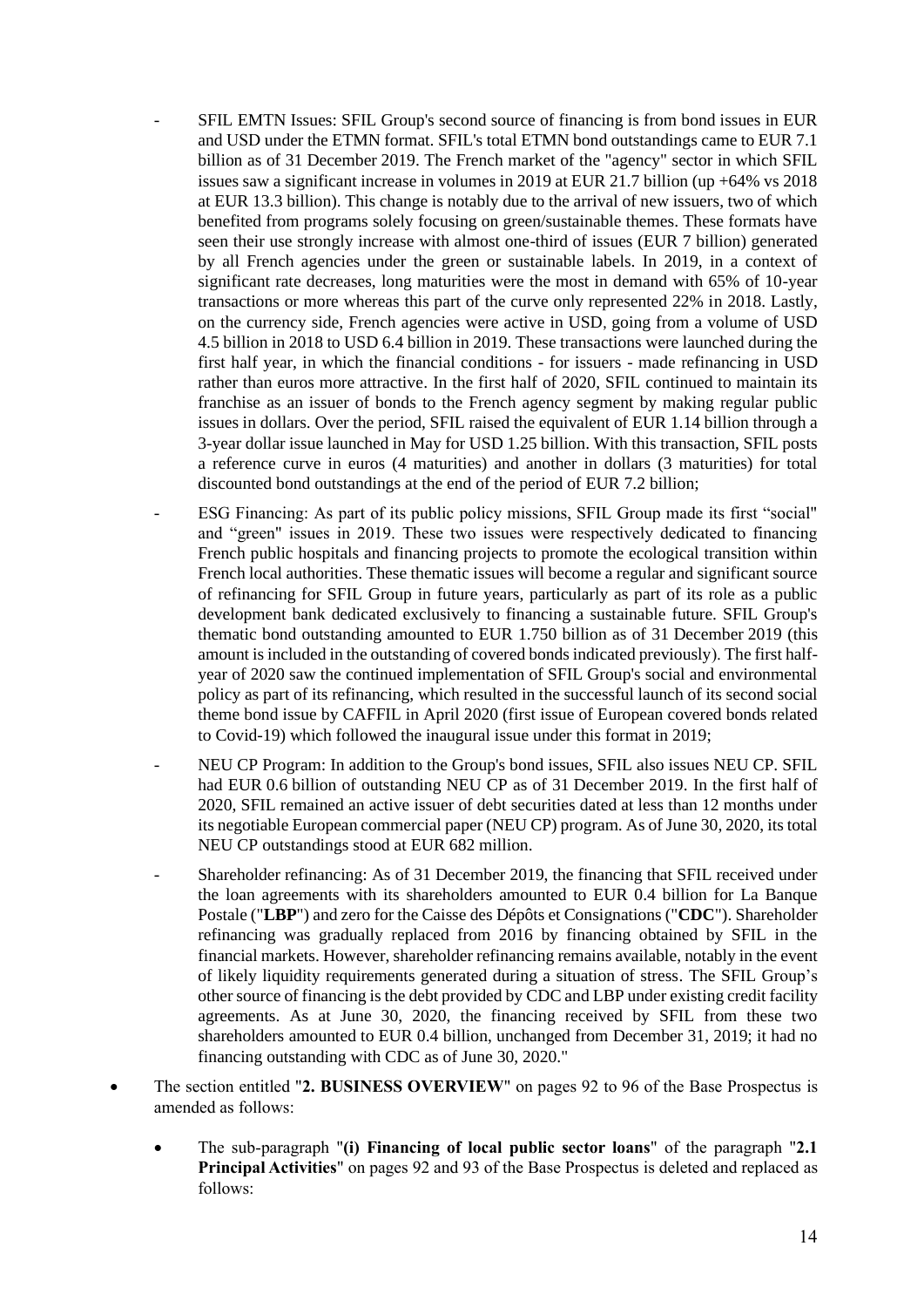# "**(i) Financing of local public sector loans**

This activity was launched following the shortage of long-term funding for French local authorities. It was decided by the French State that it was necessary to provide a stable access to long dated funding for public investments. This decision was confirmed by the European Commission on 28 December 2012. LBP, which will retain a central role in the system, decided to renew its partnership early with SFIL until end 2026 for the commercialization of medium and long-term loans to local authorities and public hospitals. The objective is to enable local authorities and public hospitals to benefit from enhanced financing conditions.

Through its *société de crédit foncier* CAFFIL, the Issuer refinances medium and long-term loans offered by LBP to local authorities and public hospitals in France. SFIL and CAFFIL are mutually dependent. Due to its size, performance of CAFFIL has an impact on SFIL's revenues.

Since 2013, CAFFIL has been a regular issuer in the covered bond market with an overall volume issued around 30 billion euros.

SFIL lies at the heart of a system that serves the State's commitment to provide French local government entities and public healthcare institutions with continuous and efficient access to long-term bank financing, alongside the offers of commercial banks and French and European public institutions operating in this sector. This system, which was launched following European Commission authorization on December 28, 2012, makes it possible to refinance LBP's loans to French local government entities and assist the relevant borrowers in their efforts to reduce their outstanding sensitive loans.

The diagram below describes the operational financing system for French local authorities and public hospitals.



# **Operational flow diagram of the system**

The local public sector financing activity involves CAFFIL acquiring from LBP loans that it has marketed.

The loans in question are simple, being exclusively at fixed rates or with a single indexation (Euribor  $+$ margin) or two-phase structure (fixed rate then variable rate). Certain loans involve a staggered-release phase or benefit from a deferred start-date mechanism. The range of amounts extends from EUR 40,000 to several tens of millions of euros. Maturities range mainly between 10 and 30 years. New loans are mostly repayment loans with an initial average life of around 10 years.

This loan offer is intended for all types of local government entity throughout France, from the smallest municipalities to the largest inter-municipal or regional structures.

Since mid-2019, LBP also markets green loans with the aim of financing local investments that contribute to the ecological transition carried out by the local authorities. These loans are refinanced by SFIL Group's green issues as part of a green emissions program dedicated in accordance with the best market standards ("framework").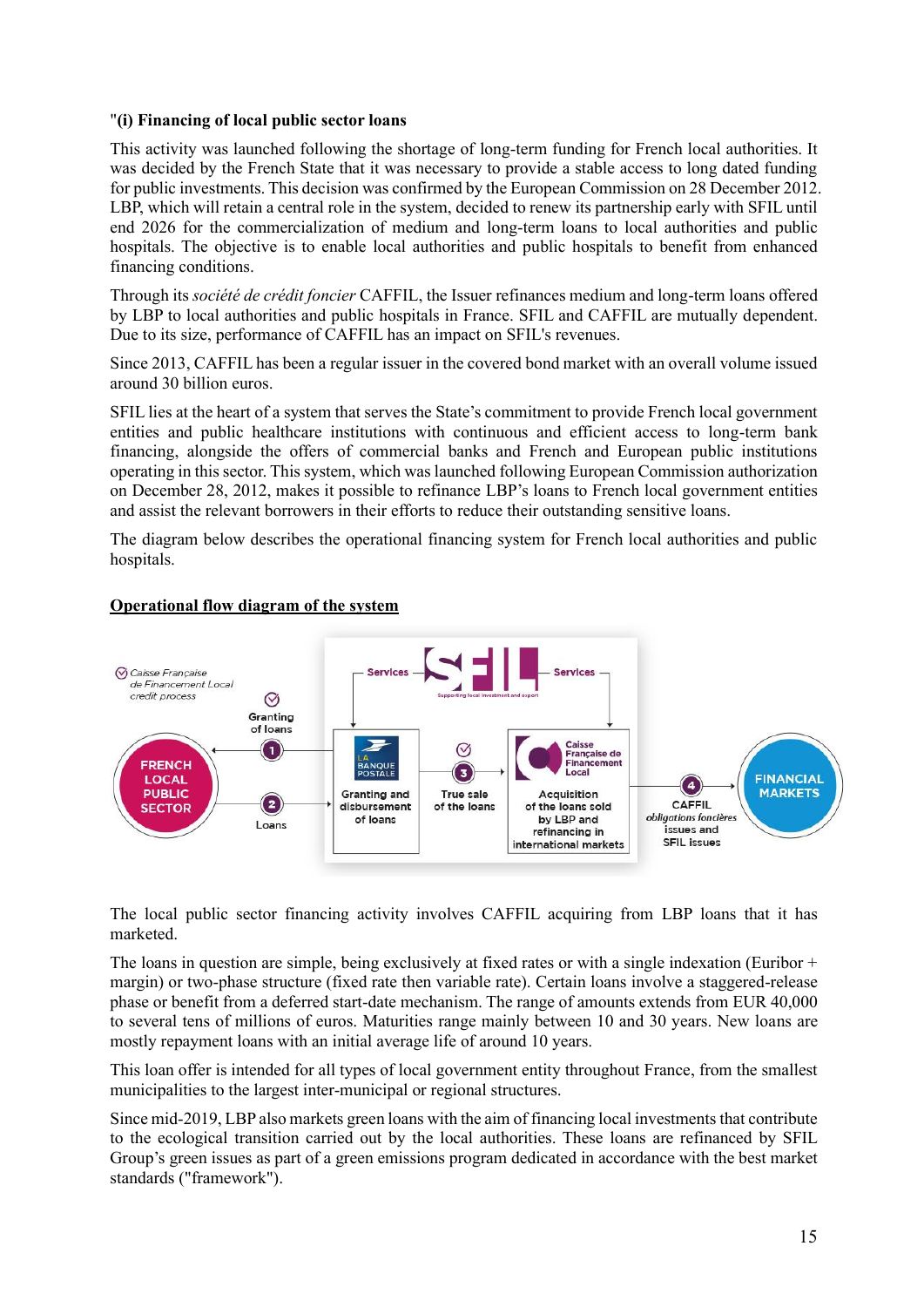The public hospital financing activity is also carried out through the acquisition by CAFFIL of loans marketed by LBP. Since 2019, all of these loans are refinanced by SFIL Group's social issues as part of an issue program dedicated to financing French public hospitals in accordance with the best market standards ("framework"). Note that the transaction launched during the first half of 2020 specifically responds to the investment requirements resulting from the current health crisis."

• The following sub-paragraph is added at the end of the paragraph entitled "**(ii) Partnership with La Banque Postale and servicing and financing provided to CAFFIL**" on page 93 of the Base Prospectus:

"During the health crisis lockdown period, thanks to the rapid activation of its remote working system for almost all staff, SFIL maintained the operational continuity of its servicing to LBP with an unchanged level of service compared to normal. The performance indicators in place to measure the quality of the services that SFIL provided for the first half of 2020 were satisfied at 100%."

- The paragraph "**(iii) Export credit refinancing**" on pages 94 and 95 of the Base Prospectus is modified as follows:
- $\checkmark$  The actual graph inserted in the Base Prospectus after the words "Presentation of the setup:" on page 94 of the Base Prospectus is deleted and replaced by the following:



 $\checkmark$  the following paragraph is added before the last sentence of the paragraph on page 95 of the Base Prospectus:

"The European Commission's authorization for the export credit refinancing activity carried out by Bpifrance Assurance Export on behalf of the State was renewed on May 7, 2020 based on the maintained diagnosis of a market failure for export credit refinancing and the appropriate and necessary nature of the intervention of a public development bank, such as SFIL, to remedy it. The duration of this authorization was extended to 7 years (instead of 5 years for the first), expiring in 2027."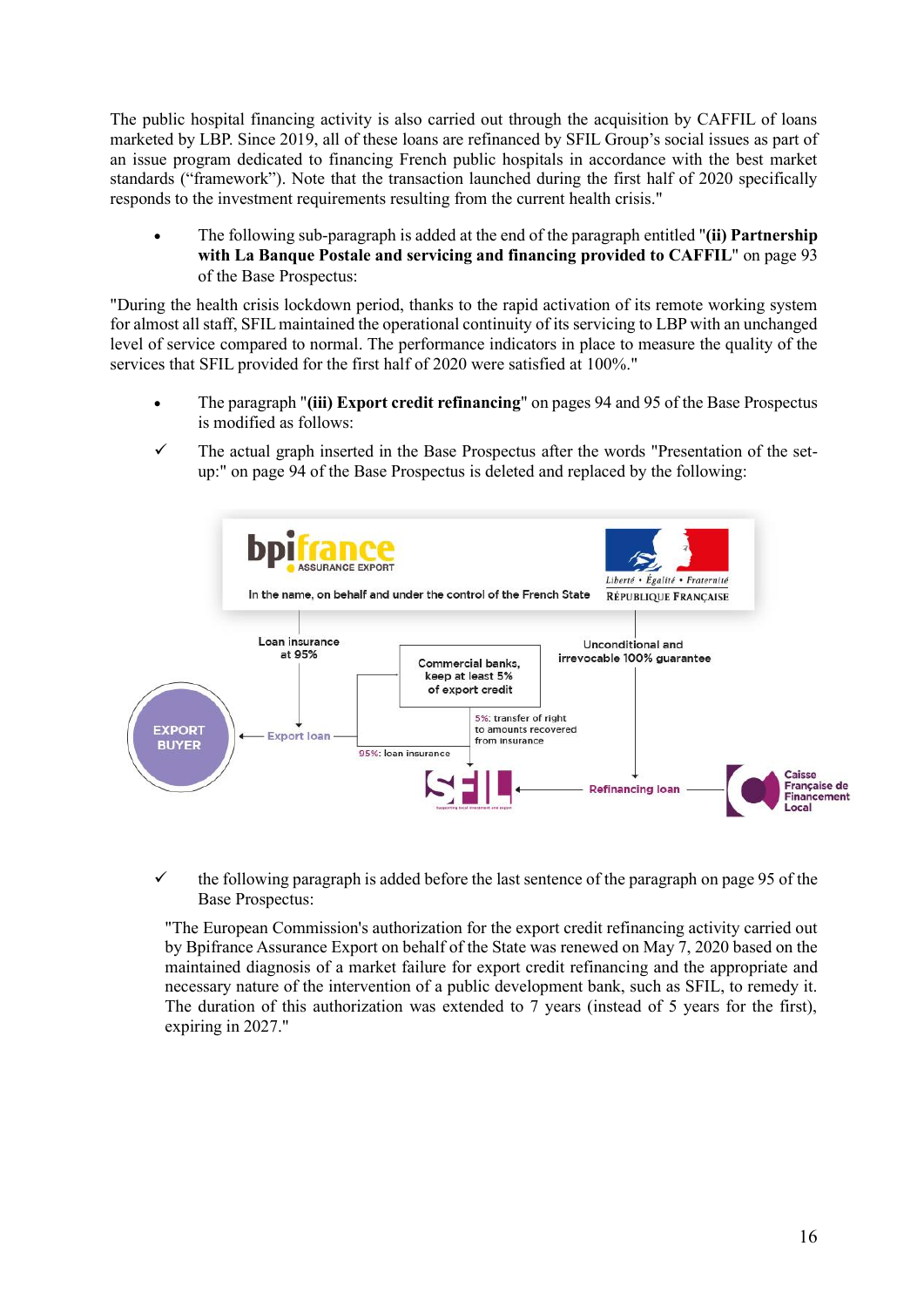• The paragraph "**2.3 Recent Evolutions**" on page 96 of the Base Prospectus is deleted and replaced as follows:

# "**2.3 Recent Evolutions**

We present below three key figures of SFIL as of 31 December 2019 and 30 June 2020:

- as of 30 June 2020, SFIL had EUR 77.8 billion consolidated balance sheet assets;
- as of 30 June 2020, SFIL had a CET1 Ratio of 30 %; and
- as of 31 December 2019, 340 employees were working for SFIL.

Following the supervisory review and evaluation process (SREP) conducted by the European Central Bank in 2019, SFIL's CET1 capital requirement on a consolidated basis was set at 7.99% as of 1 January 2020. It consists of: (i) 4.50% in respect of Pillar 1 CET1 capital, the level applicable to all institutions, (ii) 0.75% in respect of the Pillar 2 requirement (P2R), unchanged compared with the last year following the 2018 SREP, (iii) 2.50% in respect of the conservation buffer, the level applicable to all institutions and (iv) 0,24 % in respect of contracyclic buffer calculated on estimated basis. As of June 30, 2020, the SFIL Group's consolidated CET1 and total capital ratios came to 30.0% and 30.5%, respectively, a level representing more than twice the minimum requirement set by the European supervisory authority. The CET1 ratio improved by 5.60% compared to its level of 24.4% at December 31, 2019. This improvement is mainly due to the decrease of Risk Weighted Assets (RWA) related to several changes in methods for calculating regulatory equity requirements.

The Capital Requirements Regulation No. 575/2013 dated June 26, 2013 has introduced a leverage ratio, which corresponds to the amount of Tier 1 capital as a proportion of the total exposure of the entity concerned. Data collection in accordance with the regulatory format began in 2014 and entities have published their leverage ratio since the fiscal year starting January 1, 2015, without this ratio being subject to a specific quantitative requirement.

Based on the methodological principles of currently applicable regulations, the SFIL Group's leverage ratio was 2.0% as of June 30, 2020.

However, these regulations were recently amended by Regulation No. 876/2019 of May 20, 2019. The amendments in question, applicable as from end-June 2021, provide for the introduction of a minimum leverage ratio requirement of 3%, as well as measures designed to exclude development loans and the Export Credit business when calculating the total exposure. When these amendments come into force, the SFIL Group will therefore benefit from specific, tailored leverage ratio calculation rules.

Calculated using the methodological principles of the amended regulations, the SFIL Group's leverage ratio is 8.9% and thus comfortably exceeds this minimum 3% requirement.

In June 2019, SFIL was notified of the implementation by the ACPR's resolution college of the Single Resolution Board's decision of 16 April 2019 setting the minimum requirement for own funds and eligible liabilities (MREL) for SFIL on a consolidated basis. Based on data as of 31 December 2017, this requirement is set at 1.94% of the SFIL Group's total liabilities and own funds (TLOF). As of 31 December 2019, eligible liabilities exceeded this requirement by more than five times. As of June 30, 2020, the eligible liabilities are over six times higher than this requirement."

• The section entitled "**3. ORGANISATIONAL STRUCTURE**" on pages 96 to 98 of the Base Prospectus is deleted and replaced as follows:

# "**3. ORGANISATIONAL STRUCTURE**

The Banque de France may ask CDC, as reference shareholder, and the French State to provide the necessary support to SFIL in accordance with Article L.511-42 of the French Code *monétaire et financier*.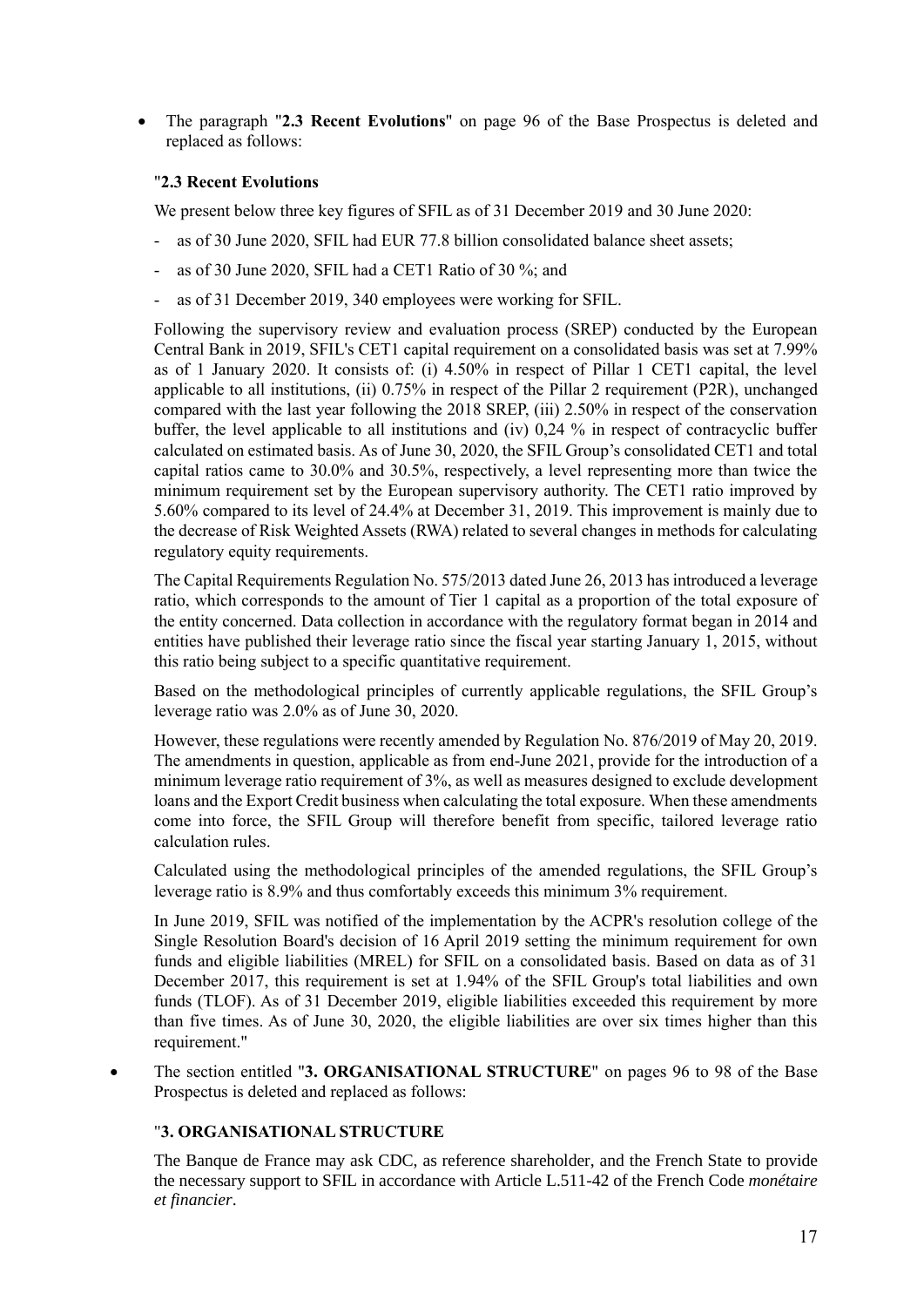The shareholding structure of SFIL changed in 2020. On September 30, 2020, the State, CDC and LBP announced the finalization of the acquisition by CDC (that held a 20% stake to date) of all of the SFIL shares held by LBP (i.e. 5%) and all of the SFIL shares held by the State (i.e. 75%), with the exception of one ordinary share that the State retained in accordance with the terms of the agreement announced on 9 October 2019 and 4 March 2020. CDC is SFIL's new reference shareholder. The State will continue to have a seat on SFIL's Board of Directors by means of a non-voting director, in view of the public interest missions entrusted to SFIL.

This operation enables the public financial institutions to continue to serve the French territory, by grouping them within a large public financial group, formed around CDC and La Poste.

SFIL's shareholding structure is still fully public. Its shareholders will ensure that SFIL's financial solidity is preserved and its economic base protected and will continue to provide it with the necessary support, in accordance with the applicable regulations. CDC, SFIL's new reference shareholder, confirmed its commitment in a letter of support, completed by a letter of support from the State, in the context of SFIL's continuing status as a State-owned development bank. On its side, on 5 November 2020, SFIL signed an updated declaration of support of CAFFIL.

The share capital of the Issuer is held as follows:

- 99,99999% by the CDC (i.e. 1,857,145 preferred shares and 7,428,579 ordinary shares);
- 0.00001% by the French State via the Agence des Participations de l'Etat, which is a French government shareholding agency (i.e 1 ordinary share).

CAFFIL is a subsidiary of SFIL. CAFFIL is a *société de crédit foncier* governed by Articles L.515- 13 *et seq.* of the French *Code monétaire et financier*.



#### Shareholding structure of the Issuer before and after September 30, 2020:

*\*The Caisse des Dépôts holds all the SFIL shares with the exception of one ordinary share retained by the French State.*

*\*\*The French State holds 50% of the capital of Bpifrance S.A (through EPIC Bpifrance) and 34% of La Poste's capital.*

• The section entitled "**4. ADMINISTRATIVE, MANAGEMENT AND SUPERVISORY BODIES**" on pages 98 to 100 of the Base Prospectus is deleted and replaced as follows:

" **4. ADMINISTRATIVE, MANAGEMENT AND SUPERVISORY BODIES**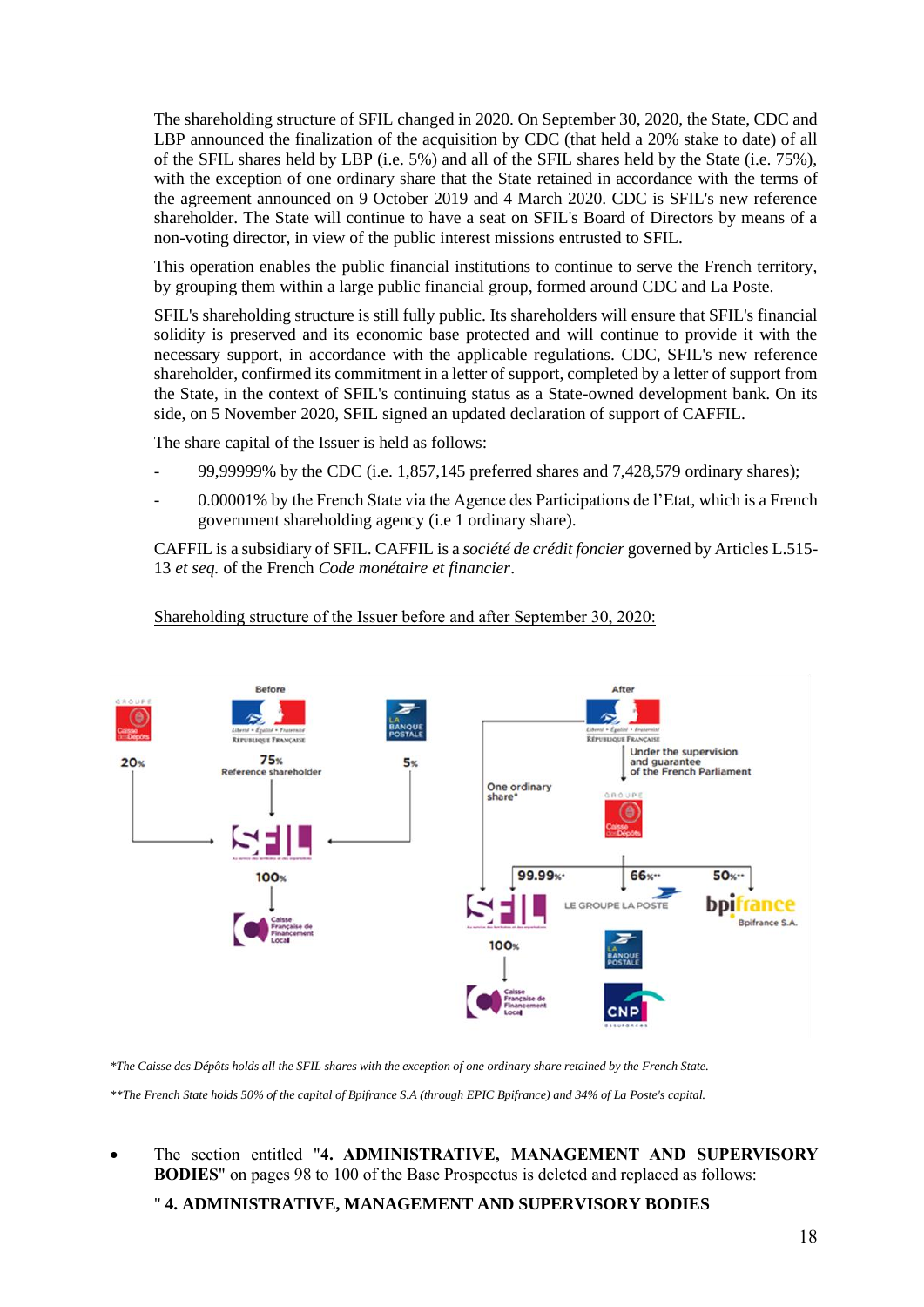The Issuer is organized around a Board of Directors, an Executive Committee, a Governance and Appointments and Corporate Social Responsibility Committee, a Compensation Committee, a Financial Statements Committee and a Risks and Internal Control Committee.

# **Board of Directors**

The Board of Directors is composed of 17 members:

- Pierre Sorbets (Chairman of the Board of Directors)
- Philippe Mills (Chief Executive Officer)
- Caisse des Dépôts et Consignations represented by Olivier Fabas
- Serge Bayard
- Virginie Chapron du Jeu
- **Brigitte Daurelle**
- Laetitia Dordain
- Eckhard Forst
- Cathy Kopp
- Pierre Laurent
- Fabienne Moreau
- Quentin de Nantes
- five members elected employee representatives: Pascal Cardineaud, Marion Domalain, Frédéric Guillemin, Thomas Morisse and Sandrine Peraud-Chemla. Following new elections organized in November 2020, the number of members elected employees representatives will be reduced from five to three at the beginning of December 2020. The Board of Directors will be reduced to 15 members at this date.

The main functions of the board members outside of the Issuer are the following:

| Pierre Sorbets (Chairman of the<br>Board of Directors of SFIL) | <b>Chairman of Magnard Finance Conseil</b>                                                                                                          |
|----------------------------------------------------------------|-----------------------------------------------------------------------------------------------------------------------------------------------------|
| Philippe<br>Mills<br>(Chief Executive Officer)                 | Chairman of the Supervisory Board of CAFFIL; Chairman of the Board of<br>Directors of EAPB                                                          |
| Olivier Fabas<br>(CDC representative)                          | Head of the Financial Institutions and Private Equity division – Managing<br>Director<br>Caisse des Dépôts et Consignations – Strategic Investments |
| Serge Bayard                                                   | Director of Business and Territory Development of La Banque Postale                                                                                 |
| Virginie Chapron du Jeu                                        | Director of CDC Group Finance, member of the Group Executive<br>Committee<br>Caisse des Dépôts et Consignations                                     |
| <b>Brigitte Daurelle</b>                                       | Chief Executive Officer of Euroclear Belgium, Euroclear France and<br>Euroclear Nederland                                                           |
| Laetitia Dordain                                               | Director of the Consignments and Specialized Deposits Department, Caisse<br>des Dépôts et Consignations                                             |
| <b>Eckhard Forst</b>                                           | Chairman of the Managing Board of NRW Bank                                                                                                          |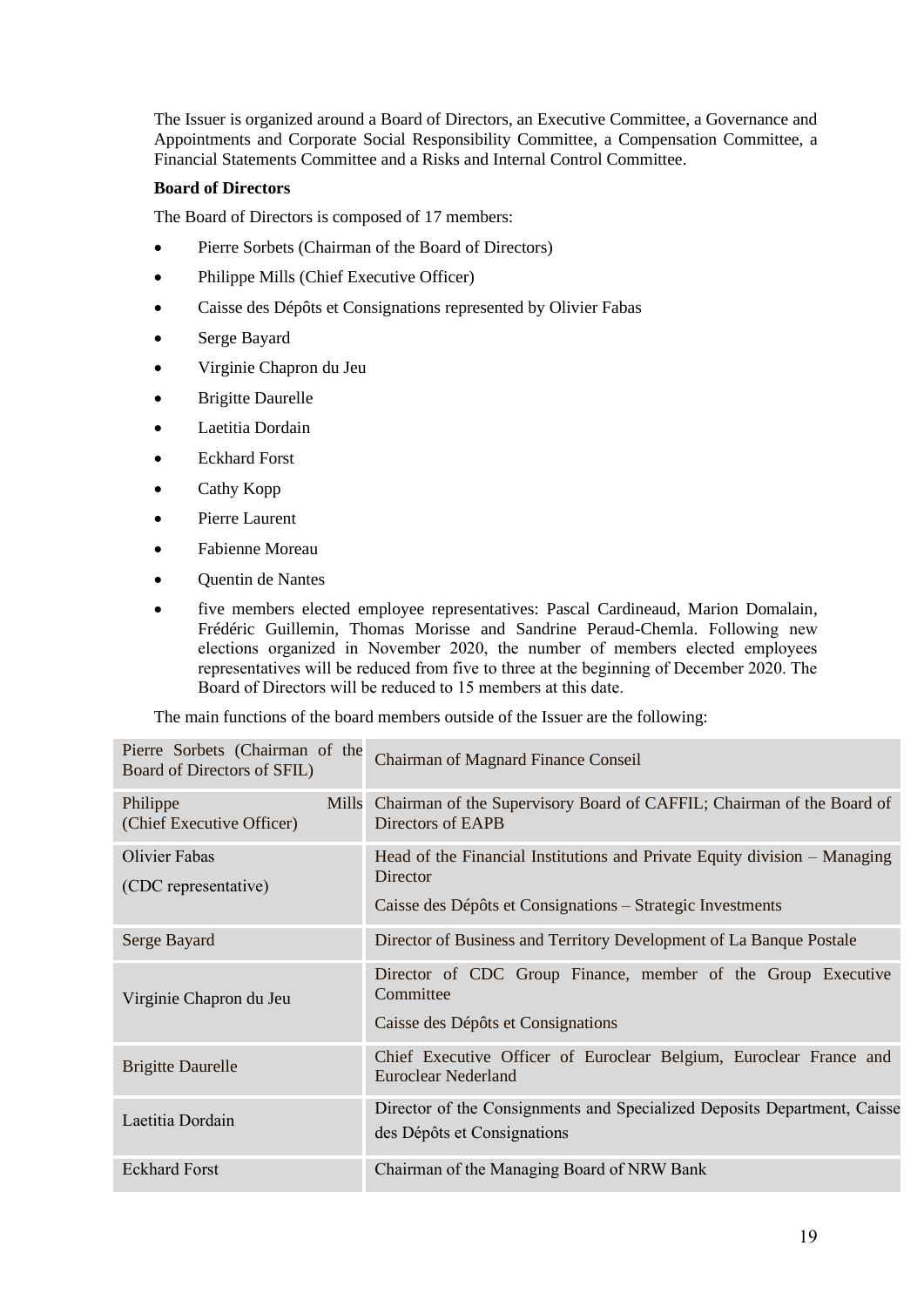| Cathy Kopp        | Independent member of the Board of Directors, SFIL                                                                                                                                        |
|-------------------|-------------------------------------------------------------------------------------------------------------------------------------------------------------------------------------------|
| Pierre Laurent    | Director of the Development Department "Banque des territoires"<br>Caisse des Dépôts et Consignations                                                                                     |
| Fabienne Moreau   | Director of the Accounting and Regulatory Department<br>Caisse des Dépôts et Consignations                                                                                                |
| Quentin de Nantes | In charge of participations within the financial institutions and capital<br>investment division of the Strategic Investments Management Department<br>Caisse des Dépôts et Consignations |

Their business addresses are c/o SFIL, 1-3 rue du passeur de boulogne, 92130 Issy les Moulineaux, France.

# **The management team**

The management team is composed of Executive Management and 8 other members in charge of divisions or central functions who make up the Management Committee. This committee meets at least once per week.

The members of the Executive Management are Philippe Mills (Chief Executive Officer) and François Laugier (Deputy Chief Executive Officer).

The members of the Executive Committee are Philippe Mills (Chief Executive Officer, Chairman of the Board of Directors of EAPB), François Laugier (Deputy Chief Executive Officer), Stéphane Costa de Beauregard (Oustanding loans manager), Nathalie Derue (Risk Manager), Gilles Gallerne (Chairman of the Management Board of CAFFIL), Béatrice Gosserez (Corporate secretary and Chief Compliance Officer), Sami Gotrane (Financial Markets Manager), Florent Lecinq (Chief Financial and Operating Officer), Pierre-Marie Debreuille (Chief Export credit), and Frédéric Meyer (Human Resources manager).

# **Financial Statements Committee and Risks and Internal Control Committee**

The Financial Statements Committee examines in particular the financial statements of SFIL and CAFFIL, as well as the corresponding statutory auditors' reports, the strategy of SFIL and the budget.

The Risks and Internal Control Committee is in charge of studying the procedures employed in internal control activities at SFIL and CAFFIL, the reports on compliance and audit activities, the reports on risk surveillance, etc.

The Financial Statements Committee and the Risks and Internal Control Committee are made up of a maximum of seven members who are Board of Directors members but are not involved in SFIL's executive management. Members are chosen on the basis of their skills and their potential contribution to the work of the committee in question. These committees are chaired by an independent member of the Board with proven skills in finance and accounting. These committees meet at least four times per year.

The members of the Financial Statements Committee are: Brigitte Daurelle (Chair of the Committee), Olivier Fabas, Eckhard Forst, Fabienne Moreau, Quentin de Nantes, Sandrine Peraud-Chemla and Pierre Sorbets.

The members of the Risks and Internal Control Committee are: Eckhard Forst (Chairman of the Committee), Brigitte Daurelle, Olivier Fabas, Pierre Laurent, Thomas Morisse, Quentin de Nantes and Pierre Sorbets.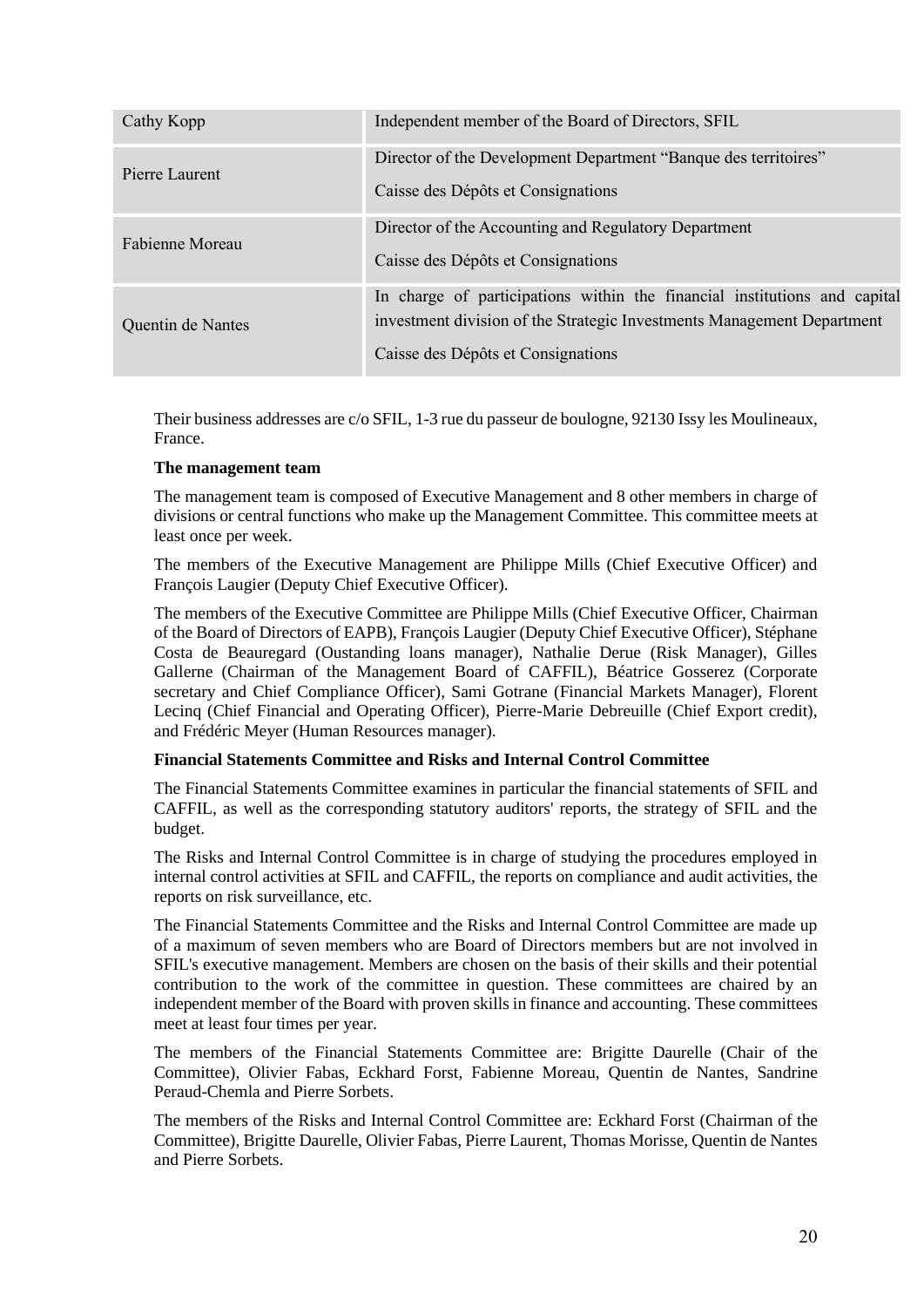# **Conflicts of interest or declaration of no-conflict of interest**

The Issuer certifies that, to the best of its knowledge, there are no potential conflicts of interest between the duties of its corporate officers towards the Issuer and their private interests and other duties.

• The section entitled "**5. MAJOR SHAREHOLDERS**" on page 100 of the Base Prospectus is deleted and replaced as follows:

# " **5. MAJOR SHAREHOLDERS**

Share capital currently stands at EUR 130,000,150.00 represented by 9,285,725 nominative shares.

The shares are divided into two categories:

- 7,428,580 ordinary shares (*actions ordinaires*); and
- 1,857,145 preferred shares (*actions de préférence*).

There are no other securities that grant rights to shares in the capital of SFIL.

SFIL is publicly owned. The share capital of SFIL is held as follows:

- 99,99999% by the CDC, i.e. 1,857,145 preferred shares and 7,428,579 ordinary shares;
- 0.00001% by the French State via the Agence des Participations de l'Etat, which is a French government shareholding agency (i.e 1 ordinary share)."
- The subparagraph (iii) entitled "Declaration of support" of the section entitled "**7. MATERIAL CONTRACTS**" on pages 101 and 102 of the Base Prospectus is deleted and replaced as follows:

#### "**(iii) Declaration of support**

On 5 November 2020, SFIL signed an updated declaration of support of CAFFIL, which is reproduced as follows:

*"Since 31 January 2013, SFIL is the reference shareholder of Caisse Française de Financement Local, a société de crédit foncier, governed by Articles L.513-2 et seq. of the Monetary and Financial Code and holds 99.99% of its capital.*

*SFIL will continue to stand as reference shareholder and hold more than 99% of the capital of Caisse Française de Financement Local on a long-term basis.*

*SFIL, its reference shareholder CDC and the French State, will ensure, subject to EU State Aid rules, that Caisse Française de Financement Local always be able to pursue its activity in an ongoing manner and that its economic base is protected and its financial strength preserved, in compliance with the requirements of banking regulations."*

#### **Original text in French:**

*Depuis le 31 janvier 2013, SFIL est l'actionnaire de référence de la Caisse Française de Financement Local, société de crédit foncier soumise aux dispositions des articles L.513-2 et suivants du Code monétaire et financier et détient 99,99% de son capital.*

*SFIL continuera de jouer le rôle d'actionnaire de référence de la Caisse Française de Financement Local et détiendra durablement plus de 99% du capital.*

*SFIL, son actionnaire de référence la CDC et l'Etat français feront en sorte, sous réserve des règles de l'Union Européenne relatives aux aides d'Etat, de protéger la base économique de la Caisse Française de Financement Local et de préserver sa viabilité financière tout au long de son existence conformément aux obligations imposées par la règlementation bancaire en vigueur.*

*Philippe MILLS*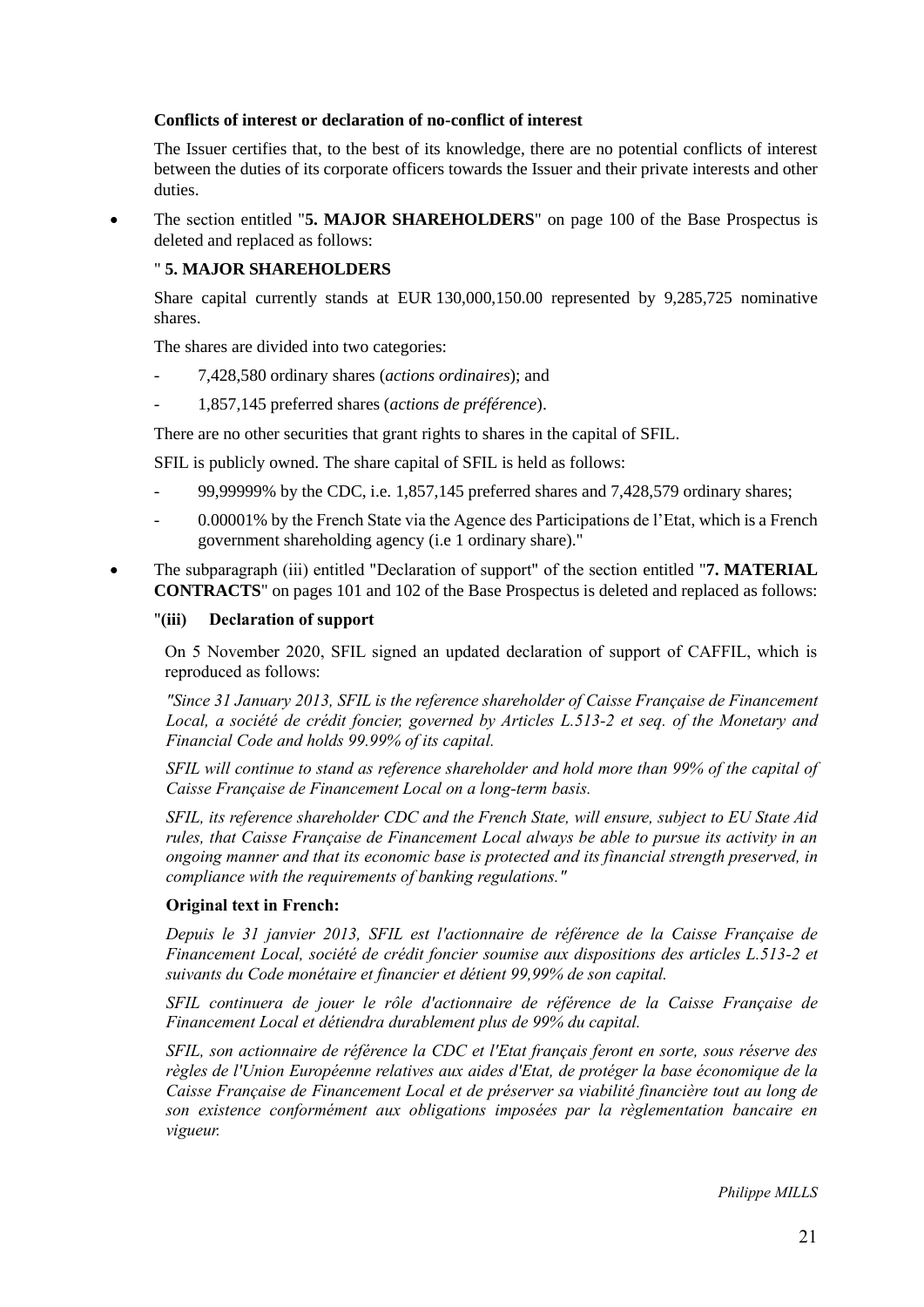*Directeur Général SFIL*"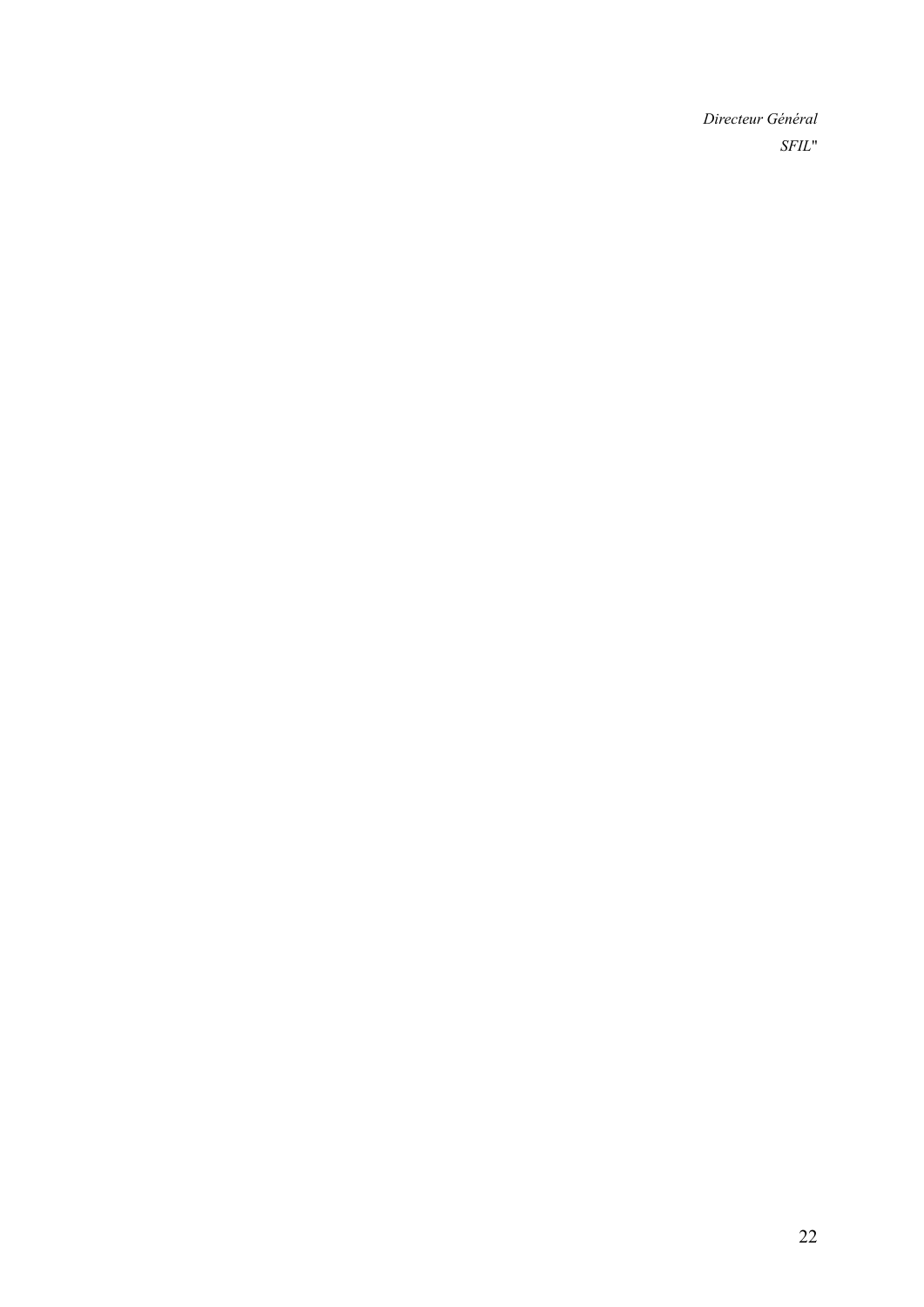# **RECENT DEVELOPMENTS**

<span id="page-22-0"></span>The section entitled "**Recent Developments**" on page 103 of the Base Prospectus is deleted and replaced as follows:

#### "**The management of Covid-19 pandemic crisis**

The first half of 2020 saw the emergence of the new Covid-19 pandemic, with quarantine measures and restrictions on mobility for the populations. This major health crisis has caused severe disruptions in most of the economic and business sectors and geographic areas, as well as on financial markets. It has acted as a catalyst on the weaknesses of the various economic players. For SFIL and its Notes, the impact of the pandemic on its specific risk factors has currently been rather limited. Therefore, the understanding and assessment of the effects of the crisis did not lead SFIL to change the probability of occurrence, impact or ranking of its risk factors nor to add a new risk factor.

From the first days of March 2020, SFIL set up a crisis unit dedicated to managing the Covid-19 pandemic crisis, with 3 main objectives:

- Protecting the health of internal and external employees (the few employees that were infected by the virus - confirmed or possible cases - all recovered);
- Maintaining the institution's operational capacity in order to ensure business continuity;
- Managing all increased risks during this period.

This crisis unit, steered by the Deputy Chief Executive Officer and the Risk Director, comprising representatives of most of SFIL's departments (Risks, IT System, Finance, Financial Markets, Human Resources, Legal, Communication, Purchasing, etc.) met 24 times during the period.

Amongst the actions carried out by this crisis unit, we can note:

- the implementation and management of remote working for all internal and external employees;
- the increase in the capacity of collaborative working tools, audio and video conferences, documentary sharing;
- the reinforcement of cyber risk monitoring and awareness raising of employees with regard to this risk during the period;
- specific monitoring of key activities, essential externalized services, IT projects and business lines.

A review of the most critical processes was also conducted to ensure business continuity, identify the increased risks during this lockdown period and implement new controls if required. This review indicated that business continuity with massive use of remote working could be carried out under good conditions. Some additional procedures and controls were set up during the lockdown period. They did not detect any major anomalies in the usual procedures.

During the Covid-19 crisis, SFIL's strategy - based on its public development bank model - showed its strength and large resilience capacity notably in terms of solvency and liquidity. As regards operations, the bank, which was prepared, was able to adapt its organization and IT systems to function entirely remotely during the lockdown phase, then to gradually return its employees to its Issy-les-Moulineaux and Lyon sites from June with the implementation of social distancing measures to fully ensure staff safety. During this period, all of the teams were mobilized, all activities were fully guaranteed and SFIL did not use the furlough scheme set up by the public authorities.

Overall, SFIL was able to manage all of its risks and, as a public development bank, will be able to provide its full support to the public policies required for the economic recovery.

The French local public sector financing activity saw a half-year at a very sustained level, despite the lockdown. It is close to the level for the same period in 2019, with 2019 being a record year in terms of production.

SFIL decided to deploy two approaches to support borrowers facing difficulties due to the health crisis: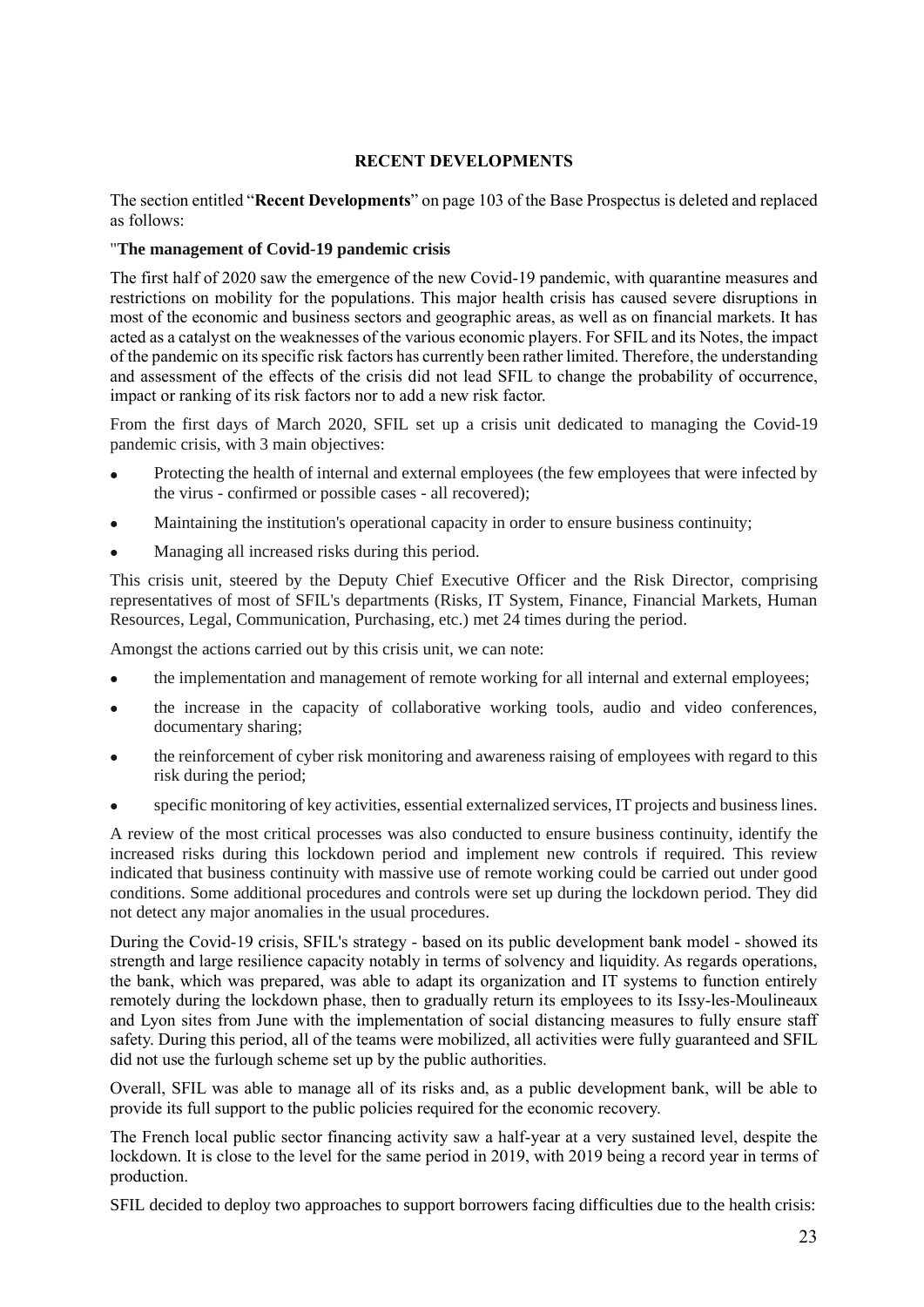- One, proactive and systematic, by proposing payment terms to all health players in recognition of their exceptional involvement in the Covid-19 pandemic. SFIL proposed payment terms of 180 days to these borrowers for all of their loan contract maturities between March 12 and June 30, 2020, without any late interest or penalties invoiced. As at June 30, 2020, 27 health institutions had benefited from these payment terms from SFIL.
- The other approach is to respond to requests from local authorities and equivalent faced with temporary cash flow difficulties due to the health crisis caused by the decline in revenue from specific activities, related to economic, cultural and touristic activities (cinemas, swimming pools, car parks, thermal baths, etc), on a case by case basis. As at June 30, 2020, 62 borrowers had requested new payment terms from SFIL. The payment terms granted should be compared to the base of maturities called: over the period from March 12 to June 30, almost 9,800 local authorities had maturities for a cumulative amount of EUR 913 million. The current requests therefore represent 0.6% of borrowers and less than 2% of the maturity amounts.

In order to maintain contact with its borrowers during the lockdown period and best meet their requests, the use of audio and video conference tools was strongly developed to replace in-person meetings.

In the export credit area, SFIL is present in all cruise ship financing operations through French export credits signed since 2016. In this context, SFIL entered into the approach developed jointly by the European export credit guarantee agencies to provide liquidity support for export credits for cruise companies, in a sector particularly affected by the epidemic. The latter were impacted by the brutal interruption to their business due to the health crisis and their need to continue to face inherent fixed costs. This liquidity support consists of deferring the repayment of the principal amount of the credits for an 18-month period.

In the other sectors concerned by SFIL export credit and refinancing, the impact of the successive lockdown periods in the different regions of the world, led, in the short term, to a slowdown in on-going negotiations for certain projects. No new contracts were signed during the first half-year. However, over the medium term and as part of the economic recovery, the use of SFIL export credit and refinancing could play a counter-cyclical role. From the end of March, this led to a 30 to 50% increase in bank requests. This trend was confirmed at the end of the half-year indicating a possible stronger use of SFIL export credits and refinancing over the coming months and years.

SFIL Group's issue program for the first half of 2020 was not generally affected by the health crisis. The return to normal for financial markets from mid-April thanks to the vigorous and rapid action of the central banks constituted a favorable context for progress in SFIL Group's program, with a social issue on April 28 dedicated to hospital financing, an issue in USD on May 27 and an issue in EUR on June 16. These issues were all carried out in excellent financial conditions with very diversified investors. SFIL Group's ability to access the market remains intact with a constantly growing investor base. SFIL Group's social issue program was recognized by the financial press on several occasions:

- Covered Bond Report Awards for Excellence 2019 Best ESG Issue,
- Global Capital SRI Awards 2019 Most impressive social of sustainability issuer,
- IFR Awards 2019 Best Social Bond,
- Environmental Finance Bond Awards 2020 Best social bond asset based and covered bonds,
- Covered Bond Report Awards for Excellence 2020 Best ESG Issue.

Since the beginning of March 2020, with regard to risk management, attention has been paid to the credit risks and the impacts sector-specific shocks, particularly on the cruise industry, on the liquidity risks, on the operational risks for the Group, to cyber risk and the risk of fraud during such a period. The induced effects of market volatility as a result of the pandemic on valuation standards within the framework of the IFRS9 accounting standard and liquidity requirements was also a consideration. All of these risks were subject to specific *monitoring* and regular reporting to the supervisor.

As part of the measures to ensure business continuity, a crisis unit was set up from the beginning of March to analyze the pandemic's progression and take the necessary measures to ensure operating continuity and risk monitoring with, notably, mid-March, the implementation of remote working for all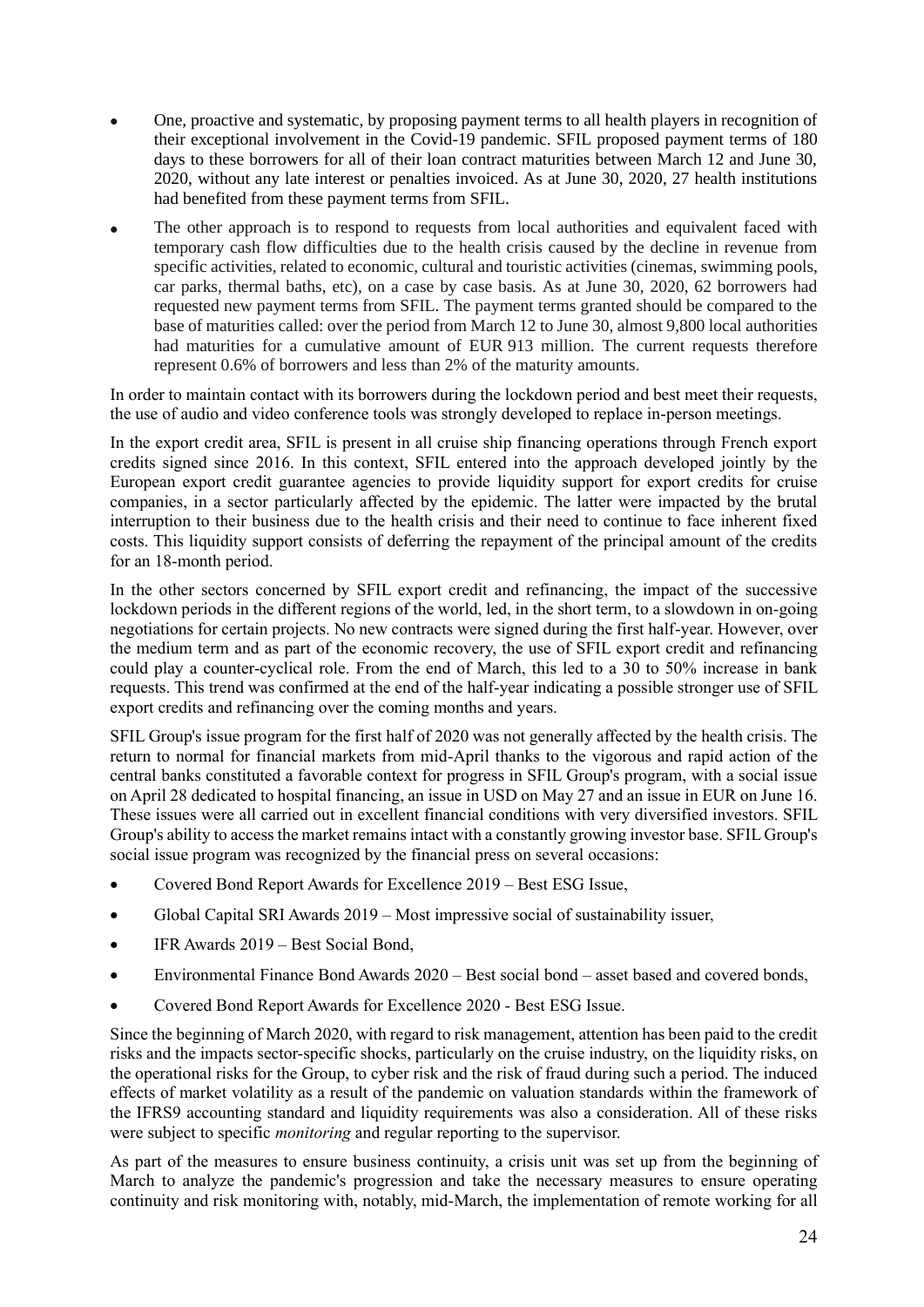employees. The professional activity continued with the maintained risk management system. For example, the regulatory reporting deadlines were met.

The lockdown began to be lifted at the start of June with a cautious and gradual return of employees and service providers to the premises, in a protective framework of distancing and health security. The few employees that were infected (confirmed or possible cases) by the virus all recovered.

The main regulatory ratios remained at very high levels, with little fluctuation. The Group's fully-loaded CET1 ratio stood at 30%, confirming its unswerving financial stability.

The impact of the health crisis on SFIL's financial results is limited and confined to temporary and reversible effects, mainly due to the deterioration and volatility observed in the financial markets since mid-March. The Group's accounting result at end June is almost balanced (EUR -2 million) whilst recurring net income (which precisely corrects the impact of changes in value of balance sheet items, and specifically non SPPI loans) reached EUR  $+24$  million, exceeding the budget and the first half year 2019 under the effect of an increase in NBI which reached EUR 98 million and an operating ratio limited to 56% (despite the increase in the contribution to the Urban Renewal Fund - FRU).

Increases in provisions, mainly due to the decision to put all export credit exposures for the cruise sector on the watchlist, also relate to the health crisis, taking the net accounting income, restated for the impacts of the health crisis, to EUR +29 million.

Overall, the management of the acute phase of the health crisis was a triple success for SFIL from the point of view of protecting employee health, maintaining operational capacity and demonstrating the resilience of its business model.

# **Debt securities amount**

The Issuer's debt securities under the Programme increased by an amount of EUR 530 million between 31 December 2019 and 21 October 2020.

# **Modification of Auditors**

KPMG SA and PricewaterhouseCoopers Audit are Auditors to the Issuer since September 30, 2020.

#### **Transfer of majority of SFIL's capital to CDC**

Implementation of the transfer to the CDC of the control of SFIL, in accordance with the agreement signed on 4 March 2020 was effective on September 30, 2020. This operation contributes to the ongoing streamlining of the organization of public financial institutions in the service of France's regions, by merging them into a major public financing hub, structured around the CDC and La Poste.

#### **Press release dated 30 September 2020:**

#### **Finalization of the transfer of SFIL to the Group Caisse des Dépôts**

The French Republic, CDC and LBP announced today that they have finalized the transfer of the majority of SFIL's share capital to CDC, in accordance with and under the same conditions as the agreements between SFIL's shareholders dated March 4th, 2020 and October 9th, 2019.

SFIL will continue to be fully publicly owned: under the agreement, its shareholders will continue to ensure that its financial strength is preserved and its economic base protected, while providing the necessary support in accordance with applicable regulations. Based on the public policy missions entrusted to SFIL - the financing of the local public sector and the refinancing of large export contracts - the French Government will continue to be represented on the board of directors via a censor (nonvoting director).

Created in February 2013, SFIL became in 2015 the leading lender to French local authorities and public hospitals in partnership with LBP with EUR 32 billion in long-term loans provided. The excellence of this SFIL/LBP partnership, renewed in anticipation, is an additional strength for the new large public financial group. The support mechanism for French exporters of the new large public financial group will also be strengthened by SFIL's crucial role in financing large export contracts. Thanks to its deep and efficient access to financial markets that is being used to serve the French economy, SFIL has become the first liquidity provider in this market segment (EUR 8.1 billion in financings granted since 2016).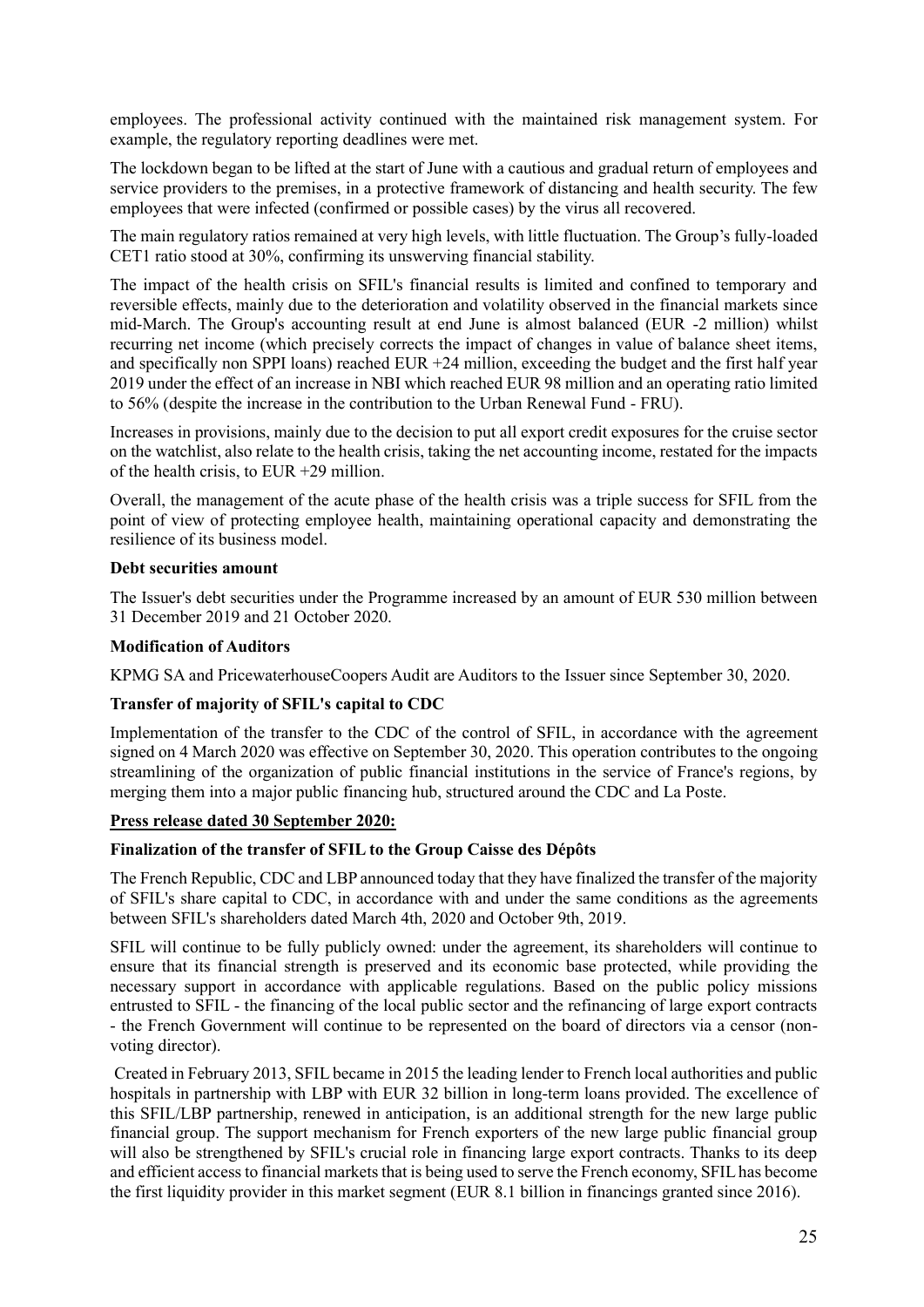"*SFIL and its teams are pleased to join Caisse des Dépôts Group to contribute to the success of the new major public financial group. SFIL is a valuable complementary tool for Caisse des Dépôts Group, particularly with its extremely well performing financing platform, which has maintained an access to financial markets at excellent conditions despite the instability caused by the pandemic and economic crisis. This resilience is a strong characteristic of public development banks. Thanks to its green bond and social bond issuance, SFIL's financing capacities will fully contribute to the "France Relance" plan for the success of the economic recovery and the ecological transition of the French territories*", commented Philippe Mills, CEO of SFIL.

Press contact: christine.lair@sfil.fr or Relations.Presse@SFIL.FR

More information at sfil.fr

# **Press release dated 28 October 2020**

#### **SFIL: a powerful and resilient model in support of the economic recovery**

#### **Since September 30, 2020, SFIL is a new member of the Groupe Caisse de Dépôts, the new major public financial group.**

SFIL will thus be able to provide the major public financing group with its well-performing financing platform, which maintained access to the financial markets under excellent conditions despite the instability from the health and economic crisis. The crisis has in fact strengthened SFIL's strategic positioning and demonstrated its financial resilience, a strong characteristic of public development banks.

# **Loans to French local government entities and public hospitals: a high-performing system to support the France Relance (French Recovery) plan**

The LBP/SFIL system is a leader in this business: for the  $5<sup>th</sup>$  consecutive year in 2019, it was the leading local authority funder, with a market share of 29.2% (Observatoire Finance Active 2020).

In 2020, new loans continued at a high pace ( $\epsilon$ 2.8 billion mid-October versus  $\epsilon$ 3.4 billion as of the same date in 2019 and only  $\epsilon$ 2.0 billion in 2014, the last year of municipal elections), demonstrating the performance of the SFIL/LBP system and its resilience in a crisis period. The impact of the electoral cycle on the municipalities and groups of municipalities is marked, with a decline typically seen between the year before the elections and the year after. But loans to regions, departments and hospitals grew strongly in 2020.

Since the start of the SFIL/LBP business,  $632.2$  billion in loans have been granted to local authorities and public hospitals, benefiting approximately 7,000 borrowers (including approximately 3,800 municipalities with less than 5,000 inhabitants and 309 Public Hospitals). The maturity of loans granted has increased: more than half of the loans granted in recent years had a maturity longer than 15 years versus 18% in 2013.

#### **Refinancing large export contracts: a counter-cyclical effect should be apparent from 2021**

SFIL has been the leading liquidity provider for large French export contracts since 2016. With a market share of more than 40% since 2017, SFIL thus plays a crucial role for French exports: it has refinanced a total of €8.1 billion in export credits insured by BPI Assurance Export on behalf of the French Republic, enabling 14 transactions to be completed, representing more than  $E14$  billion in contracts for 10 exporters, on 4 continents, with 15 partner banks.

Over 2020, the short-term effect of the health crisis has been an overall slowdown in the pace of contract negotiations. Nonetheless, for projects in the preliminary study phase, market demand for SFIL's system is very high, with 50% more requests compared to last year. In addition, export credit is expected to play its counter-cyclical role in supporting certain sectors such as, in particular, civil aviation. SFIL will be active in financing this sector with export credits.

In the medium term, the increased attention paid to sustainable development issues and the France Relance (French Recovery) plan, which will have beneficial effects on the competitiveness of the French industrial base, should support export business in the areas of water, waste, clean transport, renewable and carbon-free energies and telecommunications. The financing provided by SFIL will be critical in support of these developments.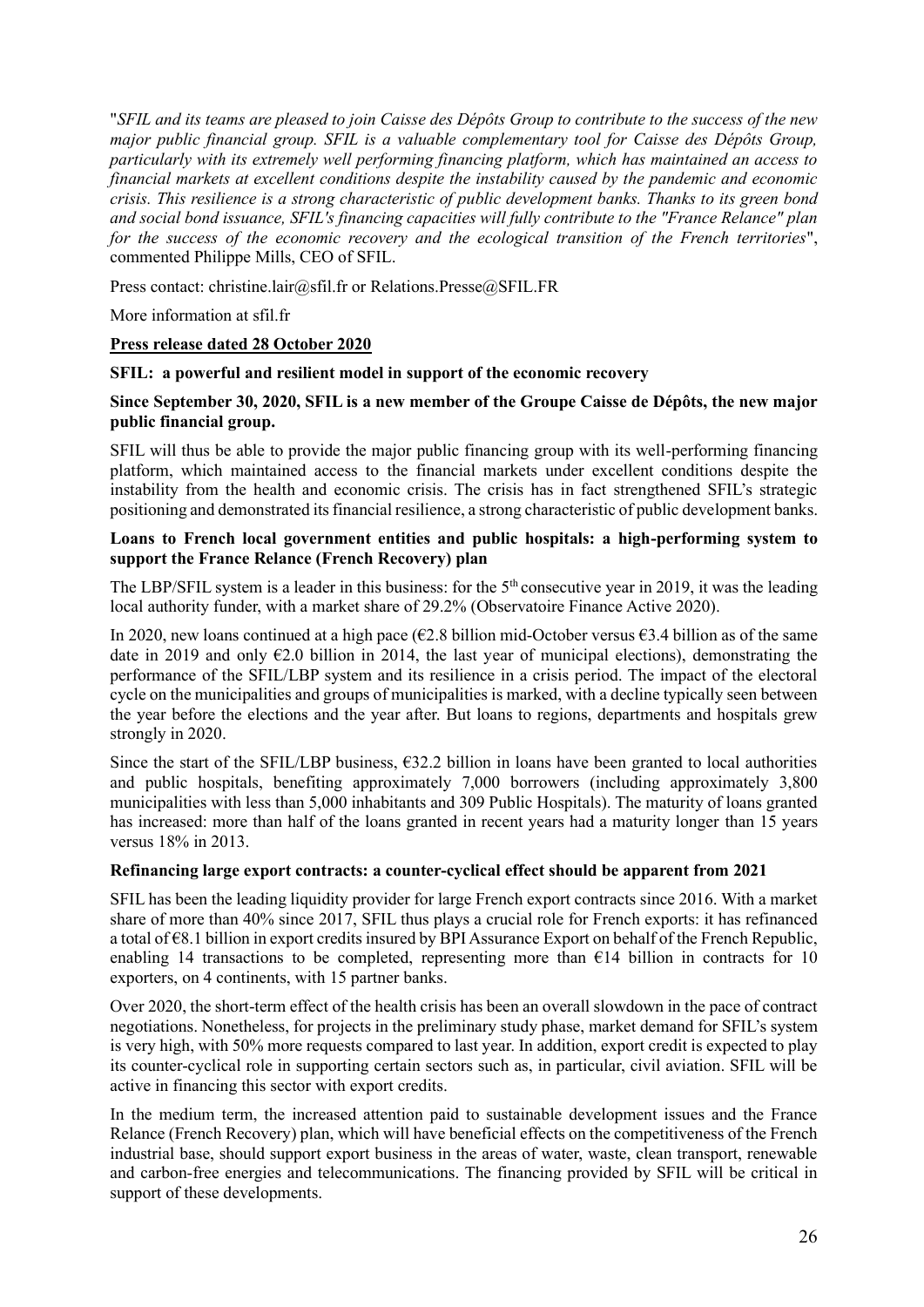# **High-performing and resilient financing capacity**

The SFIL Group is one of the main European bond issuers, with an annual issuance program of  $66-8$ billion in recent years. Since the beginning of the pandemic, SFIL launched 5 bond issues, including one social bond dedicated to hospital financing.

Thus, at mid-October, the SFIL Group has issued  $66.6$  billion. This issuance volume is consistent with the expected pace of its 2020 annual program and has been achieved at budgeted cost for secured bonds and slightly better than budget for other types of bonds.

Since its creation at the beginning of 2013,  $\epsilon$ 47.8 billion of long-term financing has been raised, generally with very long maturities (nearly half of the issues have a maturity longer than 10 years) and from a very broad investor base (575 different investors). Since 2019, thematic bond issues have been launched to specifically finance French public hospitals (social bond issues) or local authority projects with a positive ecological impact (green bond issues).

The Group's bond issues regularly receive awards from the specialist press (10 times in total since 2019) in particular for social or green bond issues, including the "Most impressive funding strategy during Covid pandemic" by GlobalCapital.

# **5-year financial projections increased**

The positive trend in SFIL's business in its two main business lines and the excellent financing conditions have led SFIL to revise upwards its business forecasts for the period 2020-2025.

Average annual growth of 5% in business (NBI) is expected over the period, supported by a high capitalization level (CET1 solvency ratio stable around 30%).

#### **SFIL's strong social and environmental commitments accurately reflect its DNA as a public development bank.**

After joining the United Nations Global Compact and producing an annual CSR report reflecting its commitments, actions and areas for progress, SFIL recently requested an assessment by the non-financial rating agency Sustainalitics.

The rating this year positions SFIL in the top decile of the rating universe and its industry segment with an overall score of 7.7/10 - negligible ESG risk. SFIL is also placed among the top performers in the Development Bank category by ranking  $7<sup>th</sup>$  out of 93.

# **SFIL is committed to the success of the France Relance (French Recovery) plan, in particular through green bonds**

Out of the  $\epsilon$ 100 billion National Recovery Plan, more than  $\epsilon$ 20 billion of investments must be made in partnership with local authorities, for which the LBP/SFIL system will be an additional financing instrument.

As the leading public investor, local authorities directly contribute to financing green investments in a multitude of local or network public services.

SFIL/LBP's green loans offering fully conforms with the France Relance (French Recovery) Plan and enables an easier access to this type of financing for local authorities.

The "Green Bonds" issue by SFIL and CAFFIL (1<sup>st</sup> green bond issue of  $\epsilon$ 750 million in 2019) allows us to offer loans dedicated to financing green investments. Reporting on these financings will measure their positive ecological impacts.

Since the launch of the range in June 2019 through mid-October, €936 million of green loans have been identified in recent new loan production and may be allocated to the first issue. To date in 2020, new green loans represented 9% of new loans to local authorities.

#### **The key role of the SFIL/LBP system in hospital financing**

Since its creation in 2013, the SFIL/LBP system has become the leading funder of public hospitals with €4.0 billion of loans granted and 309 public hospitals financed.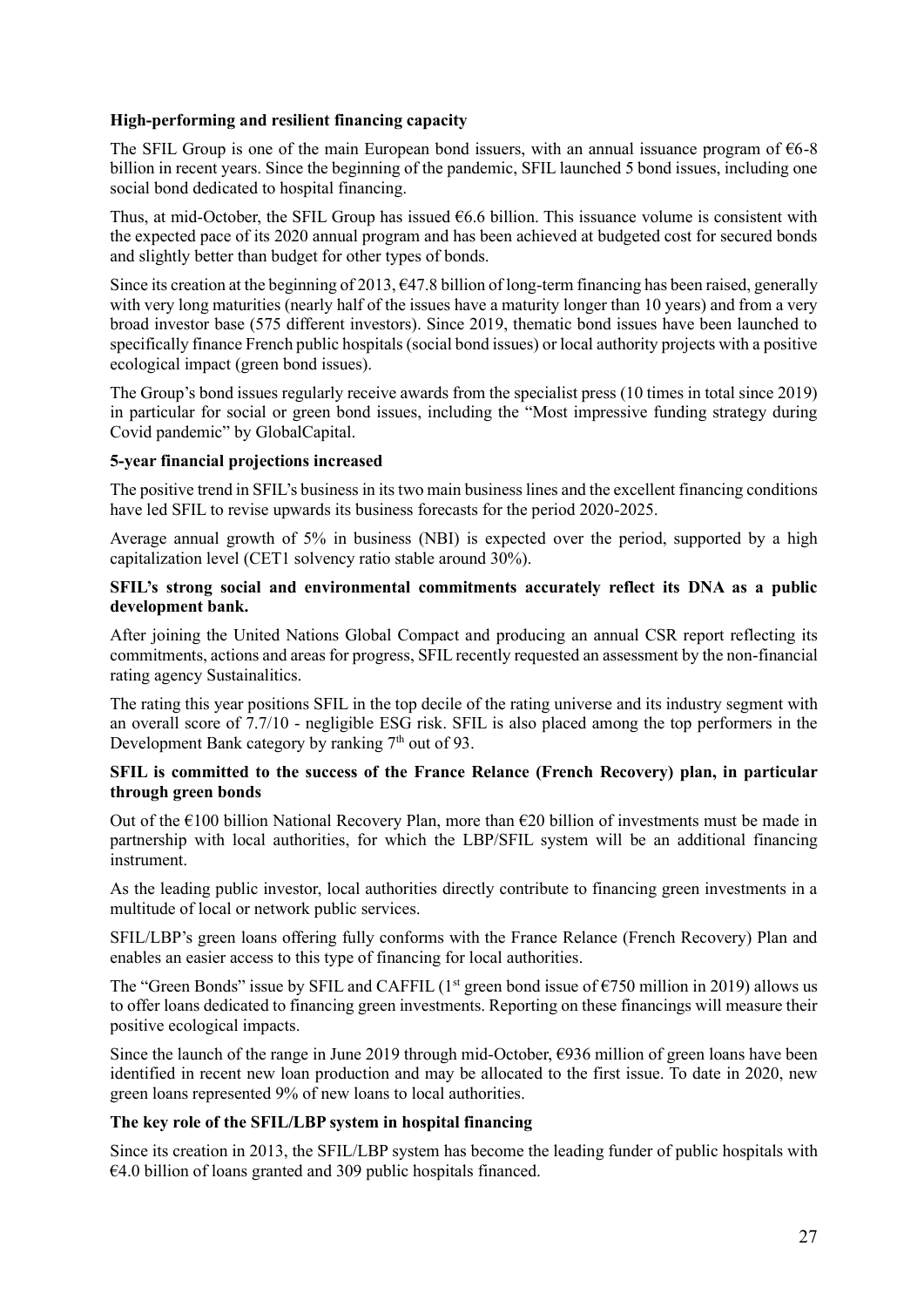In 2019, the system granted  $6650$  million of loans, thus providing nearly one-third of the sector's financing, with an average term of 20 years and mainly at fixed rates. In 2020, the system performed even better (+16% as of 10/9/2020 compared to the same period in 2019).

SFIL's first social bond issues ( $\epsilon$ 2 billion since 2019) have promoted the introduction of a loan offer exclusively dedicated to public hospitals. This offer is in line with the France Relance (French Recovery) Plan and the previous emergency measures enacted to support hospitals (new plan for public hospitals with a public investment component and a self-financing component, with the assumption of one-third of their debt by CADES ( $€13$  billion)).

The national recovery plan seeks to remedy the chronic under-investment in French hospitals by setting major investment priorities. The SFIL/LBP system may act as an additional financing instrument to the governmental budget of €6 billion for the health and medico-social sectors.

Press contact: christine.lair@sfil.fr ou Relations.Presse@SFIL.FR

Investors contact: Ralf Berninger - ralf.berninger@sfil.fr"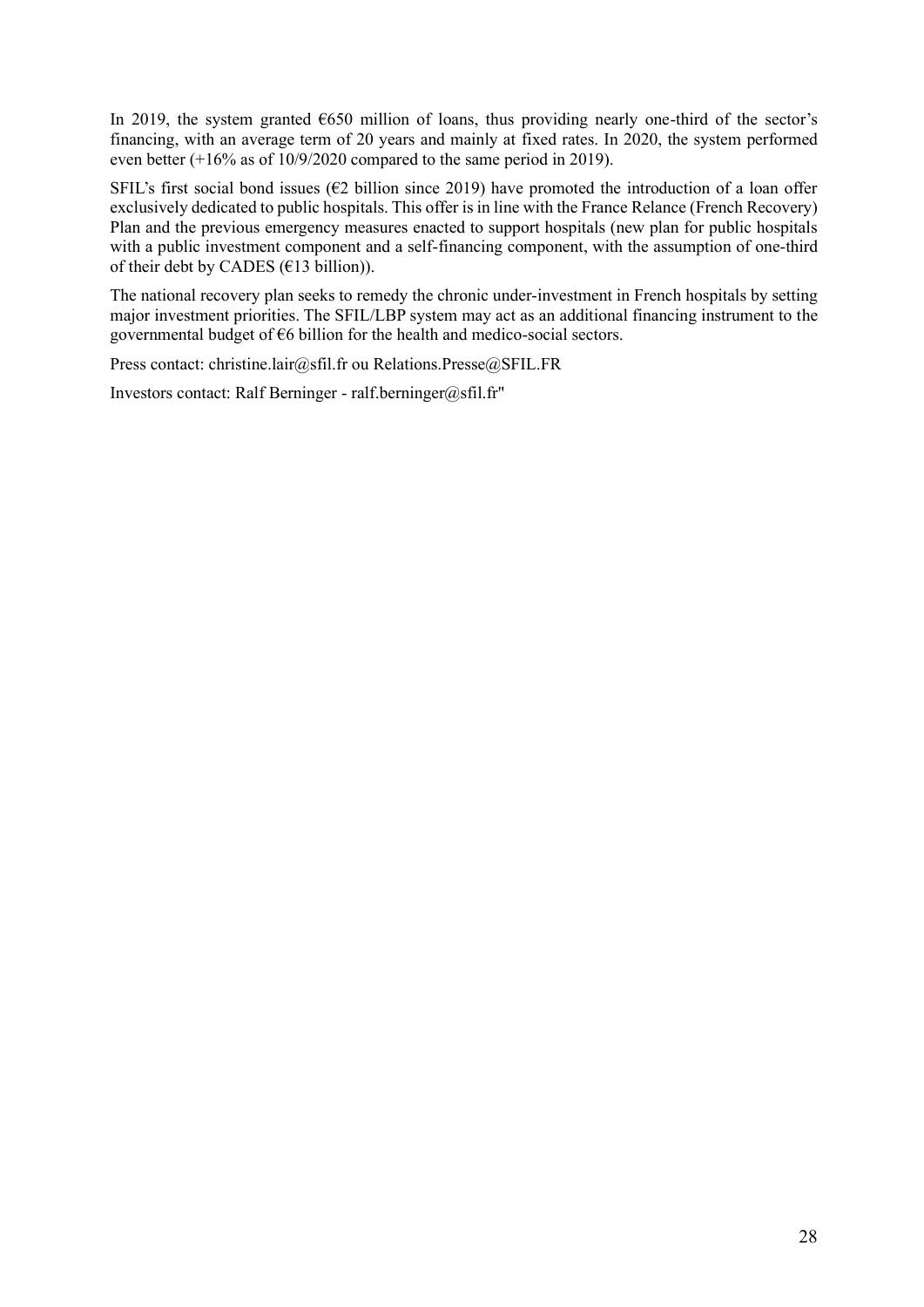#### **GENERAL INFORMATION**

<span id="page-28-0"></span>The section "**General Information**" on pages 143 to 147 of the Base Prospectus is amended as follows:

• The paragraph entitled "**(2) Corporate authorisations**" on page 143 of the Base Prospectus is deleted and replaced as follows:

"The Issuer has obtained all necessary corporate and other consents, approvals and authorisations in France in connection with the update of the Programme.

Under French law, any drawdown of Notes under the Programme, to the extent that such Notes constitute *obligations*, requires the prior authorisation of the Board of Directors (*conseil d'administration*) of the Issuer which may delegate its powers to an authorised officer.

For this purpose, on 11 September 2020 the Board of Directors (*Conseil d'administration*) of the Issuer (i) authorised the issue of notes and assimilated debt securities (*obligations et titres assimilés*) up to  $63,000,000,000$  for a period of one year from 11 September 2020 and (ii) delegated, the power to issue such notes and assimilated debt securities (*obligations et titres assimilés*) (x) to Mr. Philippe Mills, *Directeur Général* of the Issuer, to Francois Laugier, *Directeur Général Adjoint* of the Issuer, Sami Gotrane, *Directeur des marchés financiers* of the Issuer and Florent Lecinq, *Directeur financier* of the Issuer and (y) up to €1,000,000,000 per issue, to Olivier Eudes, *Directeur des activités de marchés* of the Issuer and Emmanuel Dupuy, *Directeur pilotage financier-Directeur financier adjoint* of the Issuer, each with the capacity to act separately."

• The paragraph entitled "**(5) Significant change in the Issuer's financial position or financial performance**" on page 144 of the Base Prospectus is deleted and replaced as follows:

"Save as disclosed in the Base Prospectus as supplemented by this First Supplement and in particular with respect to the Covid-19 crisis, there has been no significant change in the financial position or financial performance of the Issuer since 30 June 2020 (being the date of its last financial period for which financial information has been published)."

• The paragraph entitled "**(11) Auditors**" on page 145 of the Base Prospectus shall be deleted and replaced as follows:

"Ernst & Young et Autres (Paris La Défense, 1-2 Place des Saisons, 92400 Courbevoie, France) and Deloitte & Associés (6, place de la Pyramide – 92908 Paris-La Défense) have audited and rendered unqualified audit opinions in their reports on the financial statements of the Issuer for the financial years ended 31 December 2018 and 31 December 2019 and a limited review report on the interim financial statements of the Issuer as at 30 June 2020.

KPMG SA and PricewaterhouseCoopers Audit are Auditors to the Issuer since September 30, 2020.

The French auditors carry out their duties in accordance with the principles of *Compagnie Nationale des Commissaires aux Comptes* (CNCC)."

• The first sentence of the paragraph entitled "**(12) Rating**" on page 145 of the Base Prospectus is deleted and replaced as follows:

"The long term senior debt of the Issuer has been assigned a rating of AA with a stable outlook by S&P Global Ratings Europe Limited ("**S&P**"), Aa3 with a stable outlook by Moody's France SAS ("**Moody's**") and AA (high) under review - negative by DBRS Ratings GmbH ("**DBRS**")."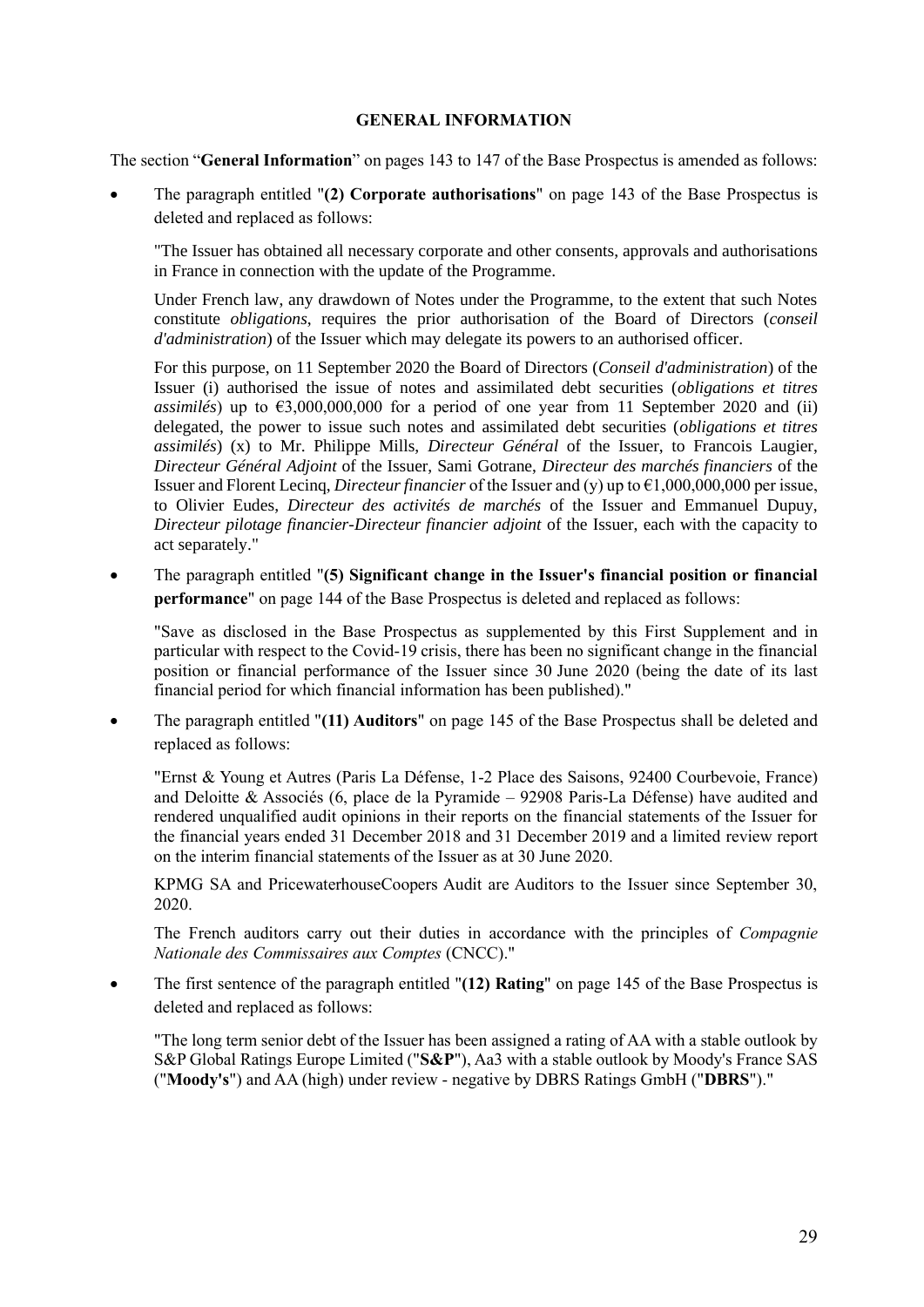# **FOOTBALL TEAM**

<span id="page-29-0"></span>The football team on pages 149 to 150 of the Base Prospectus is amended as follows:

• The identities of the Auditors to the Issuer are deleted and replaced as follows:

# **Auditors to the Issuer**

Until 29 September 2020

**Ernst & Young et Autres** Paris La Défense 1-2 Place des Saisons 92400 Courbevoie France

**Deloitte & Associés** 6, place de la Pyramide 92908 Paris-La Défense France

Since 30 September 2020

Tour Eqho, 2, avenue Gambetta 63, rue de Villiers<br>
92066 Paris-La-Défense Cedex 92200 Neuilly sur Seine 92066  $\overline{P}$ aris-La-Défense Cedex 92200 Neuilly s<br>France France France France France **France** 

**KPMG SA PricewaterhouseCoopers Audit** o, 2, avenue Gambetta 63, rue de Villiers